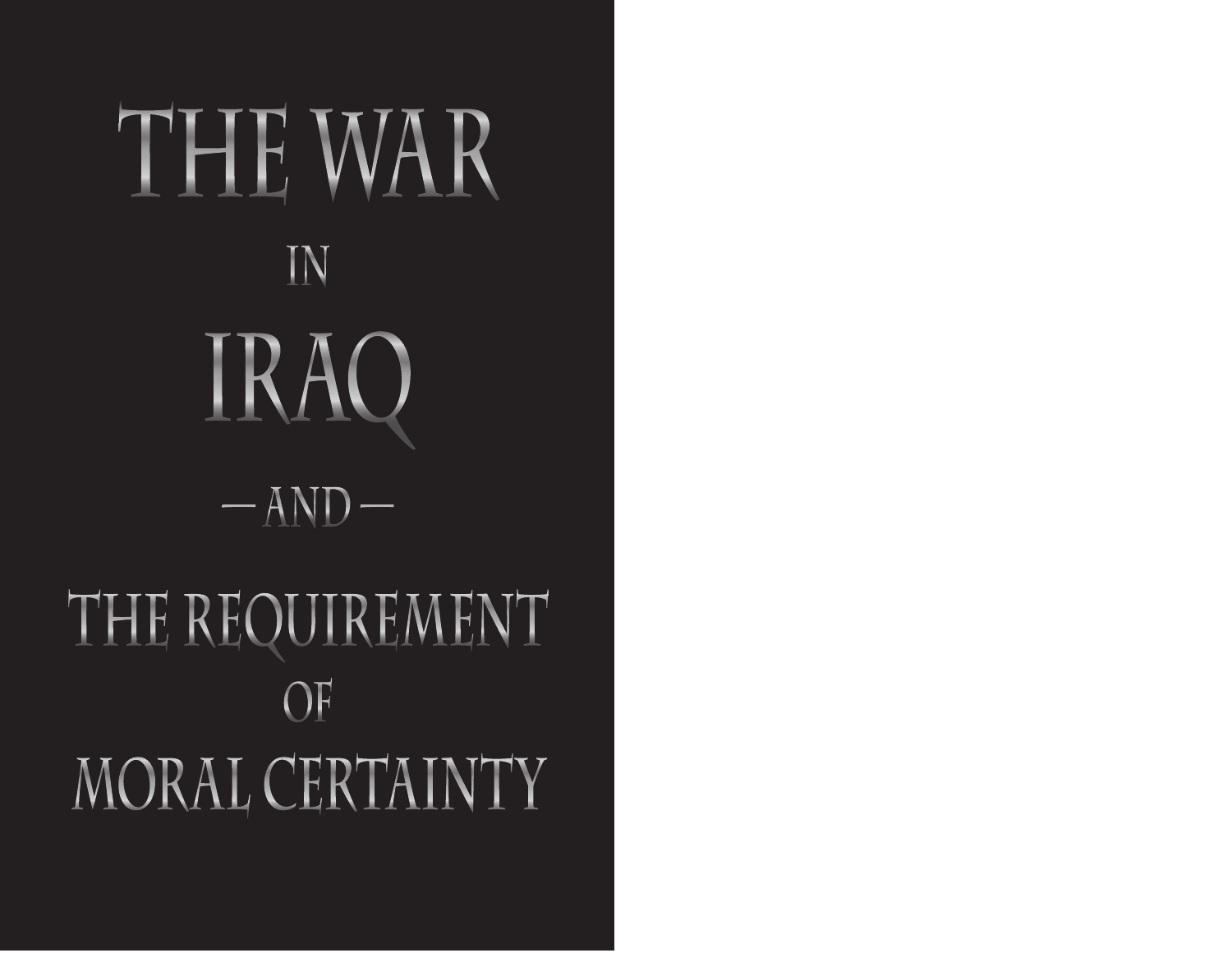# **The War in Iraq and The Requirement of Moral Certainty**

*Emmanuel Charles McCarthy*

*[The] judgment of conscience also has an imperative character: man must act in accordance with it. If man acts against this judgment or, in a case where he lacks certainty about the rightness and goodness of a determined act, still performs that act, he stands condemned by his own conscience, the proximate norm of personal morality. [Emphasis added.]* 

> Pope John Paul II *veritatis splendor*august 6, 1993

*The Holy Father's judgment is also convincing from a rational point of view. There were not sufficient reasons to unleash a war against Iraq.* 

Joseph Cardinal Ratzinger **PREFECT** congregation for the doctrine of the faith, may 2, 2003

*There are some Christians who have renounced the god of war, but more of our church leaders just remain silent. Is there any act of violence that our government could do which would cause church leaders who profess their love for the teaching of Jesus to make bold statements of love? There is torture and they remain silent, there is imprisonment without charges and they remain silent. There are anal probes and sexual humiliation and they remain silent. There are children and women taken hostages, and they remain silent. There*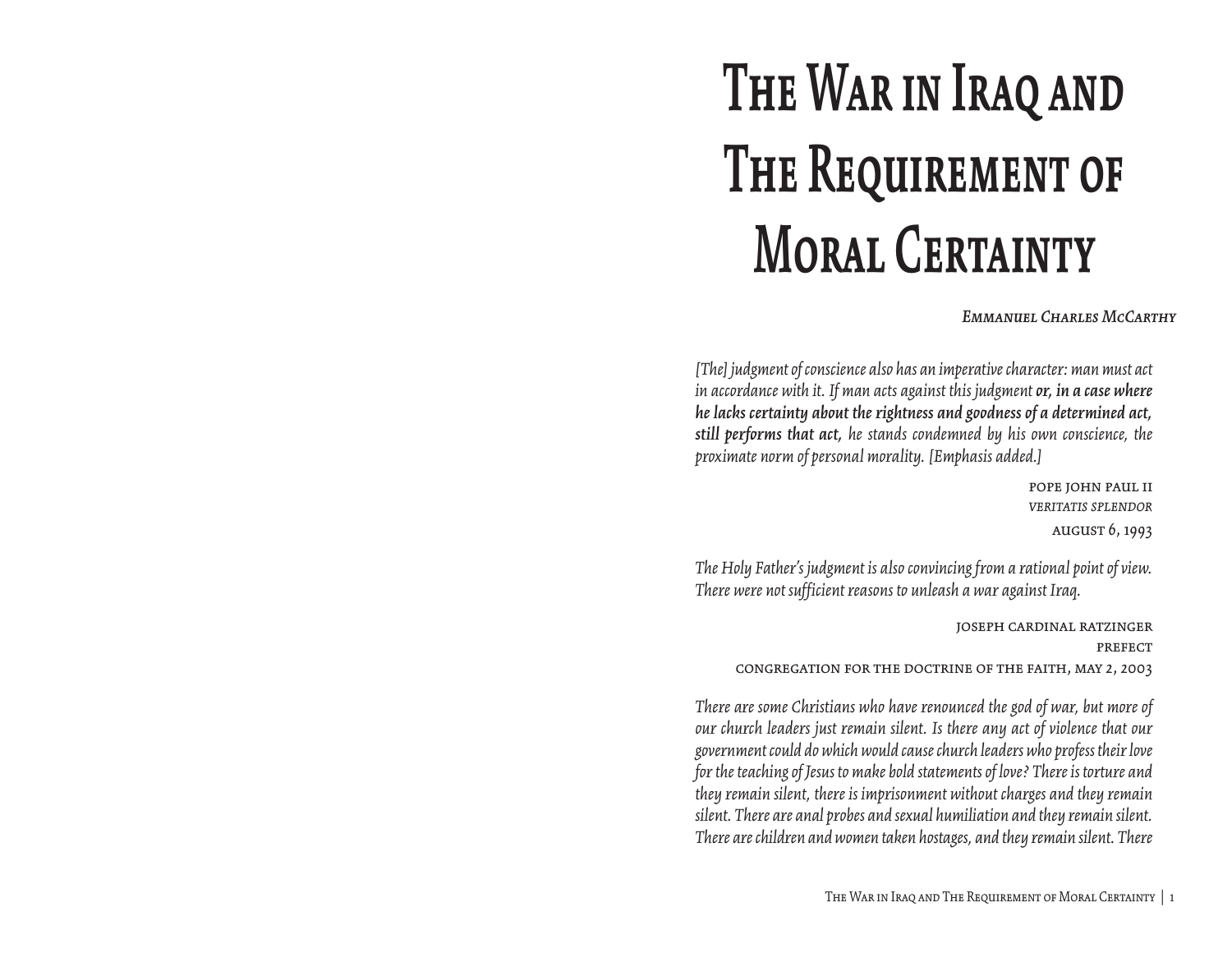is the use of depleted uranium weapons which cause heinous birth defects<br>and they remain silent, there are bomblets which children think are toys but<br>which blow off limbs and kill them and the Christian leaders remain sile *tortion, thievery and domination. Yet, most church leaders remain silent.*

#### Karen Horst-Cobb*divine mushroom cloud: a call to worship*

*Lost sheep, such were my people; their shepherds led them astray, left them wandering in the mountains forgetful of their fold, whoever came across them devoured them.*JER 50:6,7

If there is any absolute moral law in Christianity, in Catholicism or in Natural Law Morality, it is "Thou shalt not murder." In moral law, murder is the intentional unjust killing of a human being(s). Two Popes have said that the war by the United States Government on Iraq is unjust. Killing in an unjust war is unjust killing—murder. Yet, every bishop, archbishop and cardinal who is an Ordinary of a diocese in the United States—save one—believes, to the point of *strict moral certainty,* that the killing in this war is just. With *moral certainty* each has chosen in the midst of a most grave moral matter, intimately connected with the sanctity of human life and the recognition of the sanctity of human life, as well as with the explicit moral issue of possible large scale murder, to form his conscience consistent with George Bush's interpretation of reality and the moral will of God rather than with Pope John Paul II's and Pope Benedict XVI's—or Jesus'. Each also has countenanced those souls placed in his spiritual care doing the same.

Now, subsequent analysis cannot alter the moral quality of an act already performed. Subsequent analysis, however, can help determine whether the required certainty of which Pope John Paul II speaks—which must be present for an act not to be sinful—is now present in a person's conscience. Subsequent analysis, therefore, can assess an act already performed in order to determine whether a person is morally permitted to continue participating in this act, or whether such a choice would be morally permissible for a person in the future. An act which is even partially sinful is, of course, morally impossible. Is the following affirmation, which must be considered anew with dire seriousness by the Shepherds of the Catholic Church a falshood or a truth: All the "rigorous conditions" for the "rightness and goodness" of a war according to Catholic just war theory have been and are being met with that degree of probability that Catholic moral theory requires for *moral certainty* where the intentional destruction of human life is involved?

Although seldom taught or discussed publicly, it is a morally binding presupposition of Catholic just-unjust war theory that, before a person can justifiably kill another human being in war, he or she must be *morally certain* that each and every one of the Catholic standards for determining a just war has been met.1 Not only met, but strictly met (*Catechism of the Catholic Church,* §2309). They must be strictly met before the war begins *(jus ad bellum)*. Furthermore, they must be strictly met in conducting the war (CCC, §2312) moment to moment during the entire course of the war *(jus in bello)*. The Catholic just war theory is most definitely not a moral *carte blanche* for Catholic participation in wars supported by local politicians—although this is how it has often been interpreted and applied.

# **Moral Certainty or Murder**

Evil does not become good simply because one is doing it with a group of people or because a person with secular authority orders it. A Catholic, whether bishop or layperson, is morally prohibited from leaving his or her conscience or the Church's moral teachings on the doorstep of a battlefield. A declaration of war is not an open-ended moral license authorizing the Catholic to kill other human beings. It is but one of the conditions that must be *strictly* adhered to if the killing in a war is not to be murder.<sup>2</sup> If there is unresolved moral doubt whether the just war standards are being *strictly* followed, the person is morally forbidden to kill or to support killing in this instance, regardless of the secular declaration of war.

The Catholic Church places high regard on the sanctity of human life and its belief that each human being—without exception—is made in the im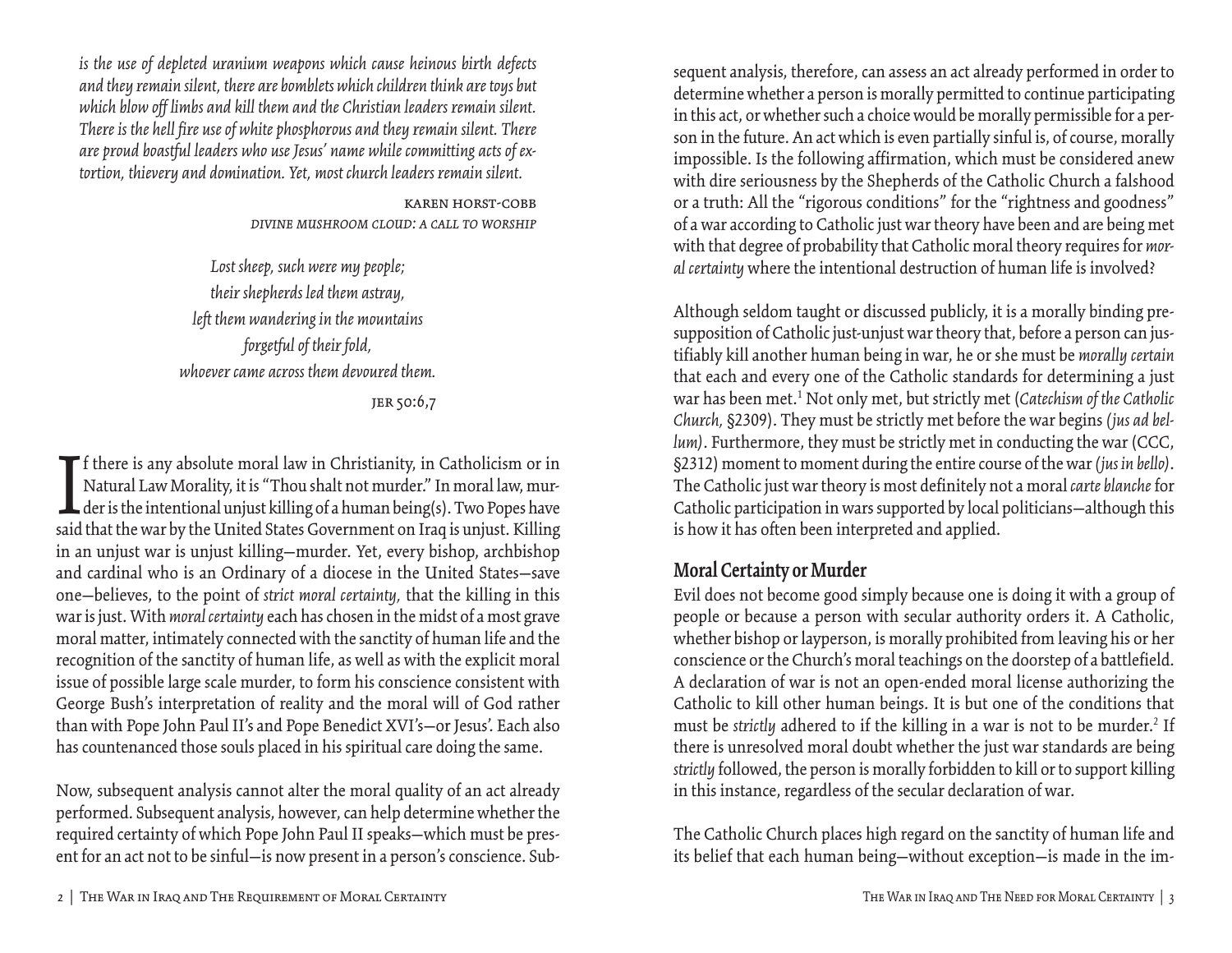age and likeness of God and is an infinitely loved son or daughter of the "Father of all" (Eph 4:1–6). Because of the sanctity, the holiness, of human life per se, the Catholic Church's just war theory starts from "a strong moral presumption against war which is binding on all."3 This presumption can only be overcome by a strict application of the Catholic just war theory. Otherwise the killing in a war is unjust, that is, it is the evil of murder. Strict moral certainty in the application of the norms of the just war theory is the standard to which all Catholics are held when trying to overcome this "strong presumption against war" that is intrinsic to Catholic moral theology as taught by the Magisterium of the Church.

# **Moral Systems as the Guides to Moral Certainty**

In Catholic moral theology there are accepted moral systems whose purpose is to guide a person to a state of *moral certainty* when there is practical doubt whether an act is good or evil.4 One of the methods that human consciousness can envision to achieve moral certainty, where moral doubt exists concerning which is the moral course of action to choose, is designated laxism. Laxism as a way of engaging in moral discernment for the purpose of achieving moral certainty has been condemned by the Catholic Church (Denzinger, *Enchiridion Symbolorum,* §§2101–2165, especially §2103). This condemnation means that specious moral arguments, those that are possibly logically precise but which the evidence shows are highly improbable in reality, may not be employed to justify a moral position before God. Selfevidently then, borderline tenable moral arguments are forbidden where moral law must be strictly observed, specifically when related to the morality of killing another human being. To repeat, laxism can never be used in any situation as a moral system to achieve the *moral certainty* necessary to act in good faith before God (Rm 14:23)—and this self-evidently must include those moral situations where *strict* interpretation of the moral law is obligatory. In their various moral theologies the vast majority of Churches in Christianity would agree with this understanding in principle, although each one's expression of it might differ.<sup>5</sup>

# **Laxism and the War on Iraq**

For example, let us look at the Iraqi War, where human life is presently being destroyed daily. Given what is known about the war's inception and its conduct, rationally there can be no *moral certainty* that the just war norms of the Catholic Church have been strictly met or are presently being strictly met, *jus ad bellum* or *jus in bello*—unless the moral system of laxism is employed to interpret the evidence and to apply the just war standards. Consider but two facts among many: How is the Catholic just war standard of non-combatant immunity being strictly met when over 650,000 Iraqi civilians are dead and hundreds of thousands more maimed?<sup>6</sup> How is the Catholic just war standard of a "last resort defensive war" strictly met, when the war was clearly not the "last resort," since the government itself called it a "preventive" war, and since the reasons given by the government for starting this war were and have been shown to be incontestably false and fraudulent. Iraq had no weapons of mass destruction which were aimed at the United States and capable of imminent deployment. Iraq had no intention of attacking the United States in the immediate future. Only a formally laxist interpretation of the evidence in the light of the Catholic just war theory with its strong moral presumption against war could arrive at or sustain a *morally certain* conclusion that this first-strike offensive war on Iraq, which has left hundreds of thousands of non-combatants dead and maimed, is morally just—*jus ad bellum* or *jus in bello*.

According to Catholic just war norms, which only have validity for Catholics within the acceptable moral systems of Catholic moral theology, if there is not strict moral certitude that a war is just and is being conducted justly then the killing in it is unjust. In Catholic moral theology, intentional unjust killing is always intrinsically and gravely evil—it is always murder. It is never morally permissible. A laxist interpretation of the standards of Catholic just war theory employed in order to achieve a pseudo moral certainty that supports the unjust destruction of human life is itself a grave evil, which if participated in at any stage with full knowledge and full consent is mortal sin.

# **Laxism: Abandoning the Cross of Vocation**

Laxism cannot be the moral system applied in interpreting the word "intentional" where the destruction of human life is the issue. When over 650,000 civilians have been killed and hundreds of thousands more have been maimed, spinning such indiscriminate destruction as mere "accidental" or "unintentional" collateral damage is a self-evident, morally-debased and morally-debasing falsehood, orchestrated by "the Father of Lies who was a murderer from the beginning" (Jn 8:44). It makes no moral difference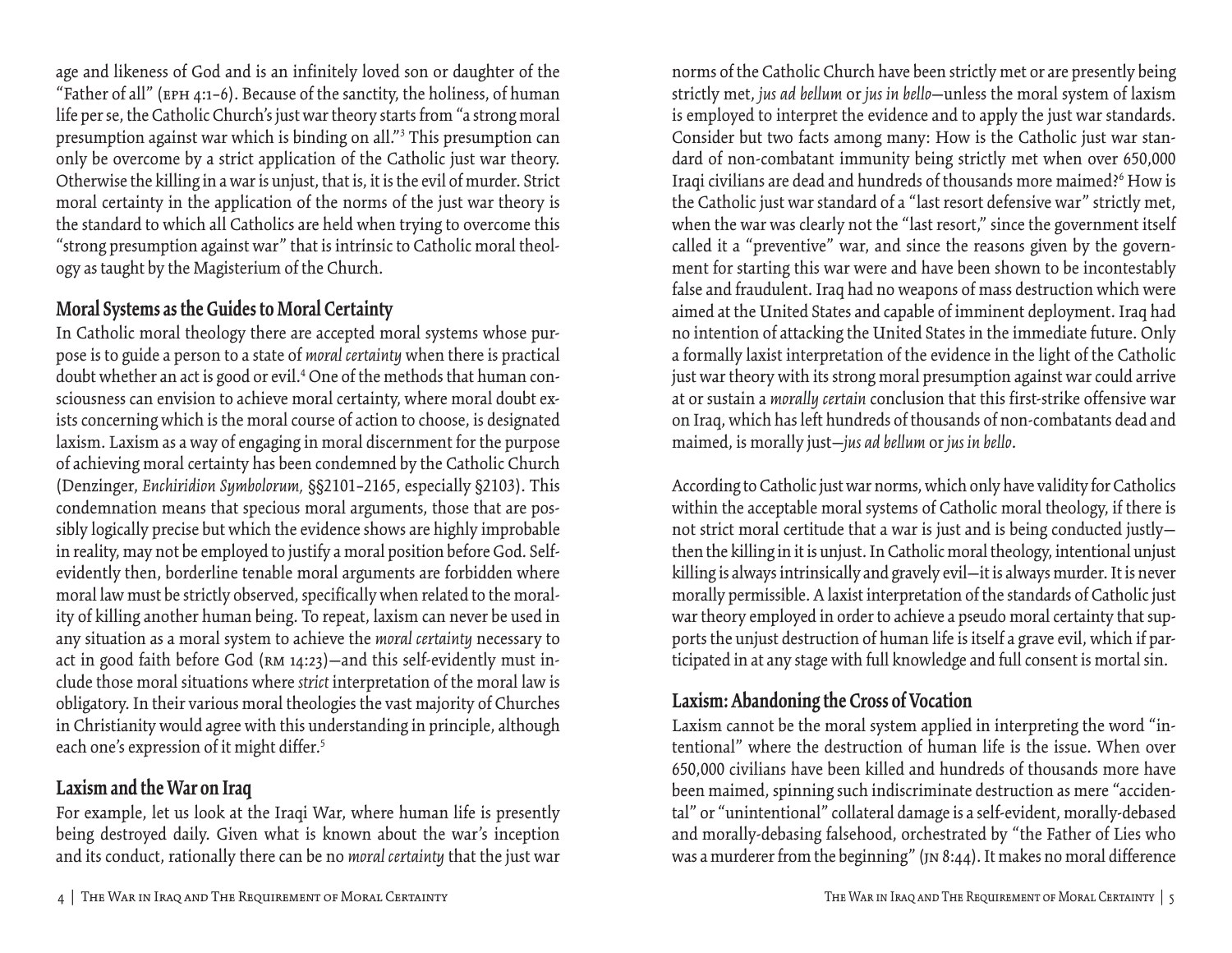whether an unjust, intentional killing is being done by a private individual or by an agent of government—if the killing is unjust, it is totally forbidden because it is morally murder and murder is gravely intrinsically evil without exception. Only a moral position arrived at through the moral system of laxism could conclude with *moral certainty* that this present war in Iraq adheres to the norms of the Catholic just war theory, e.g., that killing over 650,000 civilians and maiming hundreds of thousands more is a *strict* application of the noncombatant immunity standard of Catholic just war theory within the larger context of Catholic moral theology.

But, as noted above, it is forbidden in the Catholic Church to apply laxism in any situation, let alone as a moral system for morally justifying homicide—regardless of the individual Catholic's rank in the Church, e.g., foot soldier or bishop. This being the case, why then are there tens of thousands of Catholics actively engaged in this war? Why then are all the bishops of all the dioceses of the U.S.—except one—justifying participation in it by those in their spiritual care? Why are the Catholic bishops by silence permitting those who rely on them for moral guidance to go to this war as if they, the bishops, were *morally certain*, within the structures and strictures of Catholic moral theology, that it is a just war in its inception and in its conduct? If a person knows that the killing which is taking place is murder (unjustified homicide), would he not communicate this in no uncertain terms, especially if he were a spiritual leader on whom people relied for their proper discernment of good and evil? After all, since murder is gravely intrinsically evil, it is morally forbidden to cooperate with it—even by calculated silence—in order to attain some other goal, regardless of how noble the goal appears to be. Intrinsically evil means, such as murder or abortion, cannot be used to achieve even the best of good ends—nor can intentional silence concerning such means be so used. Those who know that murder is taking place are called by God to be the voice of its victims, not the moral support team for its perpetrators.

Something is awfully spiritually amiss in the United States Catholic Episcopacy—as spiritually derelict as when the most powerful Catholic Churchman in the country, Francis Cardinal Spellman stood up during the Vietnam War and proclaimed, "My country right or wrong!" For American naval officer Stephen Decatur, who first used this immoral patriotic expression in 1815, to speak this way is understandable, since it but reflects an individ-

ual's philosophy. For a Cardinal of the Catholic Church to publicly endorse that which is contrary to the Prophets of Hebrew Scripture, to the Natural Law Morality of the Catholic Church and to the very teachings of Jesus is evil. The National Conference of Catholic Bishops (NCCB) permitted Spellman's statement to publicly stand unchallenged, knowing that innumerable Catholics and others within his canonical jurisdiction and beyond would assume it to be in conformity with the will of God as taught by the Catholic Church and would support and participate in the war because of it. At a bare minimum, was this chosen stance by the NCCB not that form of material cooperation with evil so common to the person(s) that William H. Whyte fifty years ago identified as "the organization man?"

And, today? At what point, in the process of justifying by silence the unjustified destruction of human life, does silence become dereliction of a Divine duty, even if said silence is mandated by institutional loyalty? At what point do individual bishops or an entire episcopacy cease to be incarnationally Jesus' disciples and become Pilate's deputies, washing their hands of any responsibility for the agonia of bloodletting in Iraq? At what point does the tactic of ignoring murder by myopically focusing one's attention on diocesan finances, liturgical music, corporate legal strategies and the minutiae of ritual become outright evil? Cannot evil manifest itself as silence, a silence that is the consequence of moral laxism? Cannot silence about unspeakable evil—by those whom people look upon as their authoritative moral leaders—make the unspeakable respectable and acceptable? Is what has been done and is presently being done by the U.S. Government to human beings in Iraq not unspeakable evil? In diocese after diocese in the U.S., are not Catholics being left as "sheep without a shepherd"? (NM 27:17; 1 Kgs 22:17; Ez 34:5; Mt 9:36; Mk 6:34). Are they not being left by their shepherds to "wander aimlessly" (JER 23:2; 50:6,7), oblivious to the cunning wolves of war who seek to devour them spiritually and to use them to devour others physically? Or worst yet, are not their shepherds providing the powerful wolves, whom they fear or admire, with sheep's clothing so that they can more facilely prey upon the flock?

# **Catholic Moral Law Protects Equally In Utero & Extra Utero Human Life**

Again, to emphasize what can never be too strongly emphasized when dealing with the matter of the sanctity of human life as it relates to the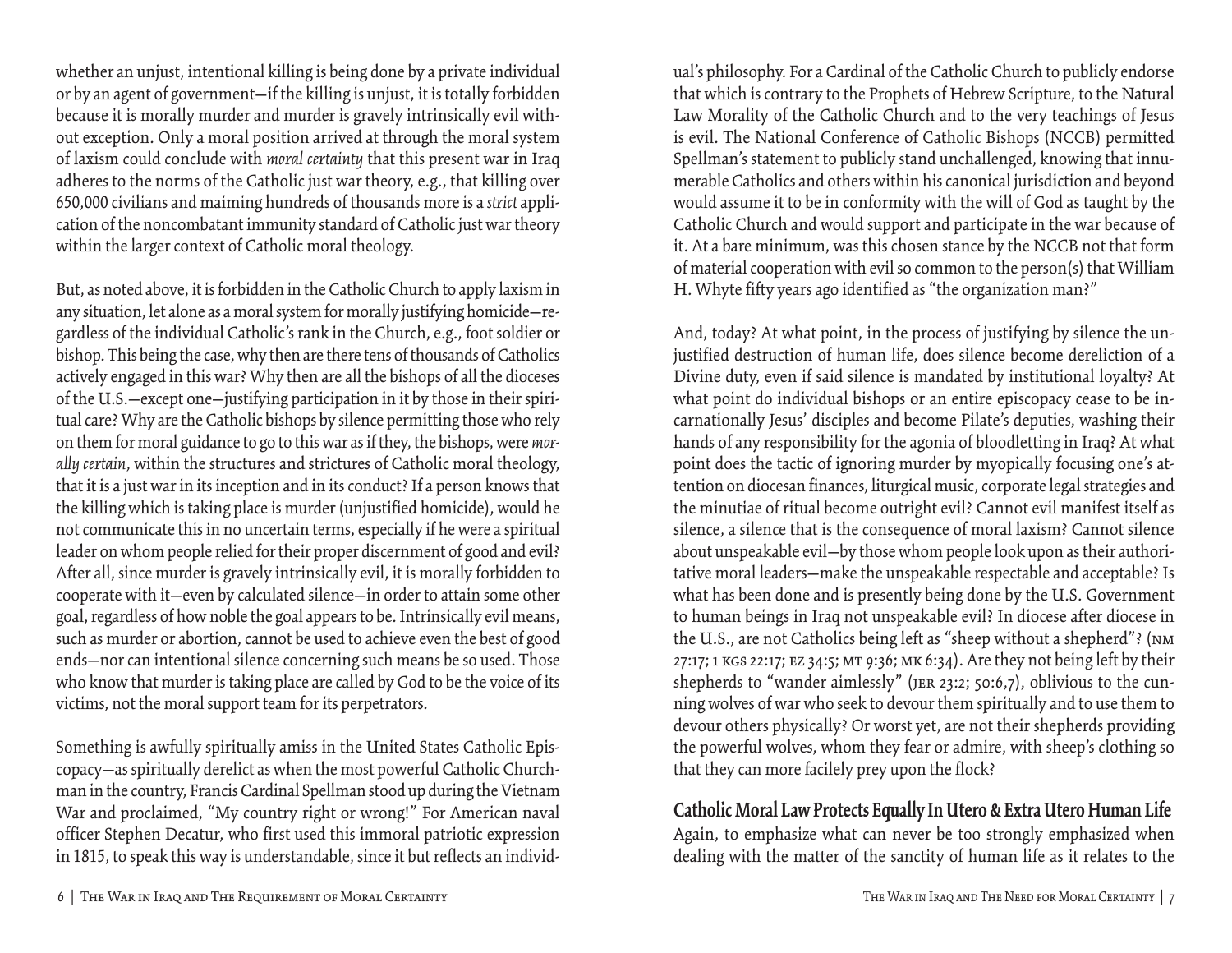destruction of human life: the *Catechism of the Catholic Church* explicitly states that the just war standards are to be applied *strictly* in order to achieve *moral certainty*. This is the requirement in every instance where the sanctity of human life and the possibility for the destruction of human life converge. If this were not the case the Catholic Church's moral stance against abortion would collapse, because it is morally grounded in *strictly* using the highest level of probability in Catholic moral law in favor of the presence of a human person when the life in utero is subject to possible destruction. But as noted above, this requirement of applying the highest standard in Catholic moral theology in order to obtain *moral certainty,* where the presence and sanctity of human life and the possibility of its destruction intersect, is not limited to human life in utero. Extra utero human life is every bit as much within the protection and domain of this moral tenet. That is an indisputable teaching of Catholic moral theology—regardless of who does or does not employ it, or who employs it only in a "cafeteria" style, that is, when it does not interfere with other personal or institutional interests.

Parenthetically, it should always be made abundantly clear that the *Catechism of the Catholic Church* is explicit in teaching that a government permitting or ordering someone to take a human life does not relieve that person of his or her moral responsibility before God. That person is required to evaluate strictly whether killing a human being in a particular war, or any act of killing a human being, is moral or immoral under the application of Catholic moral theology as it relates to all homicide:

*The citizen is obliged in conscience not to follow the directives of civil authorities when they are contrary to the demands of the moral order, to the fundamental rights of persons or the teachings of the Gospel. Refusing obedience [emphasis in original] to civil authorities, when their demands are contrary to those of an upright conscience, finds its justification in the distinction between serving God and serving the political community. "Rendering therefore to Caesar the things that are Caesar's, and to God the things that are God's." "We must obey God rather than men."* 

So states the *Catechism of the Catholic Church* (§2242). The "defense" that "The king (or the parliament) ordered me to do it," is no moral defense to unjustified homicide, murder. Such a justification results from employing

laxist moral thinking where *strict* interpretation of the moral law is obligatory for overcoming the strong and morally binding presumption against war. Laxism, as a moral system for interpreting just war theory in order to morally validate one's obedience to the laws of a state or to the directives of governmental authorities, is as far removed from strict as hell is from heaven. For Catholics the state is never the final arbiter of morality.

The conclusion from all this is that the U.S. Catholic Bishops as a public entity, whose moral responsibility it is to correctly inform the consciences of the people in their respective dioceses on moral matters, are presently engaged in employing the forbidden moral system of laxism to justify the mass destruction of human beings in this war on Iraq, as well as, to justify their silence regarding that destruction. Whether any bishop is sinning in doing this (Rm 14:23), no one can judge outside the individual bishop and God, since only he and God know his subjective awareness of the evil which he is engaged in, which he is "morally" supporting, and which he is leading others to "morally" support and engage in. But what can be said with certainty is that this watered-down, laxist episcopal use of Catholic just war theory is having a trickle-down effect into the parish pulpits and through them a corrosive moral effect on the immortal souls in the parish pews. A piously silent episcopacy has created an equally piously silent clergy which has in its turn nurtured a piously silent laity. And all this, while tens of thousands of their fellow Catholics go off to kill and maim other human beings 6,000 miles away in a war that does not even have a remote probability of meeting with *strict moral certainty* the required standards of the Catholic just war theory. But in the end the silence that flows from episcopal chair to pulpit to pew is nothing more or less than a disciplined organizational quietist witness to the same erroneous and laxist interpretation of Catholic just war theory that Cardinal Spellman advocated with reckless flamboyance forty years earlier.

# **A Vacuous "Moral Loophole"**

In case what I have just said be less than fully understood, let it be clarified instantly, and thereby close a potential moral "loophole"—a moral "loophole" that practically every just warist who has supported a war runs for, when the real reasons for the war and what really went on during it are discovered and publicly revealed. No Catholic bishop, nor anyone else for that matter, can use the self-exonerating excuse of invincible, non-culpable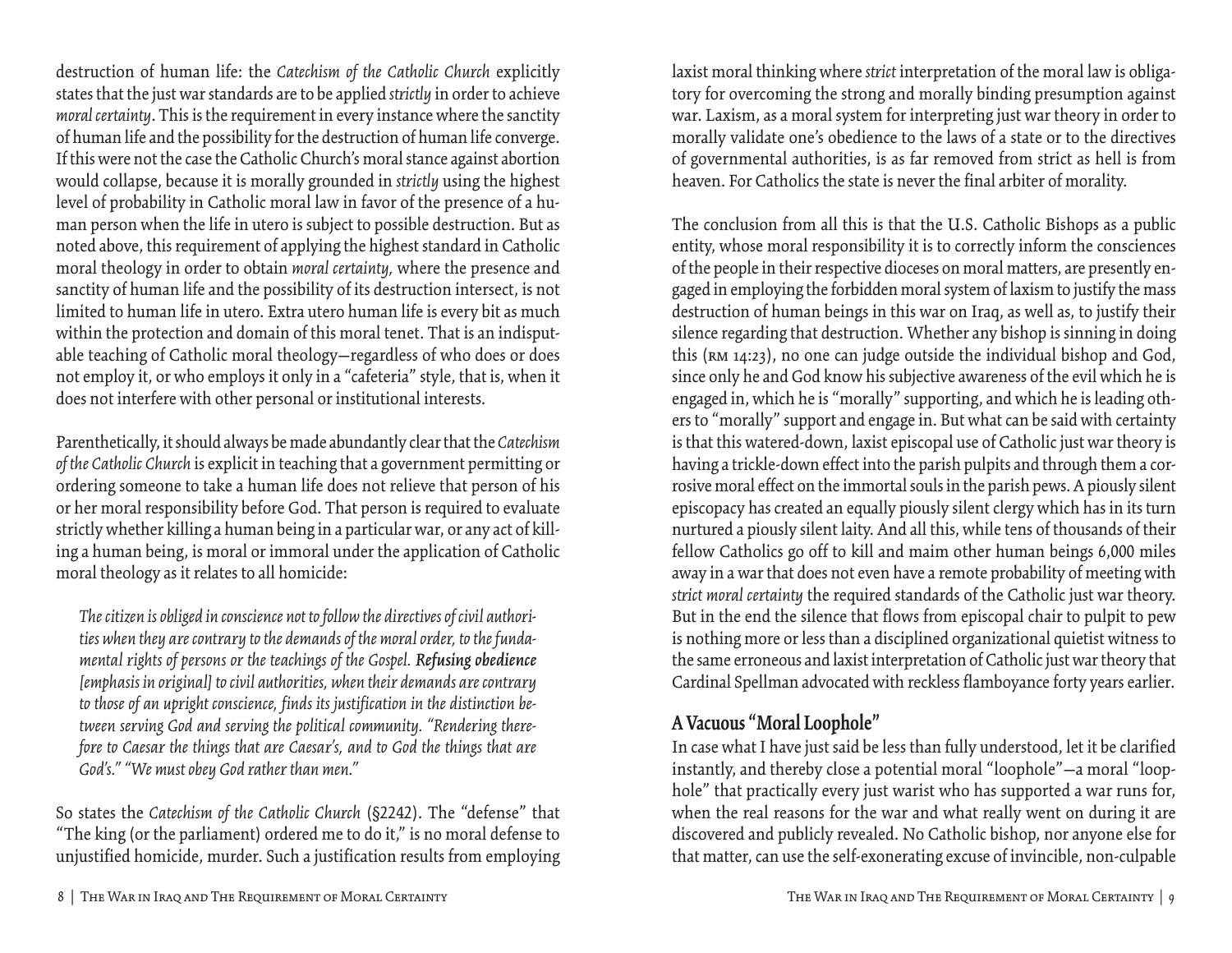ignorance in a matter of morality related to homicide, unless he genuinely desired to know—and actively sought to know—the factual truth of the matter at the time of his decision: "Are there or are there not more than 650,000 Iraqi civilians dead and hundreds of thousands more maimed with the numbers increasing daily?" "How did this happen?" "How is it happening, if Catholic just war principles are being strictly adhered to by the U.S. government and properly taught to the Catholic soldiers by their Catholic chaplains?" "Was the use of depleted uranium planned as part of the war's strategy and could this have been known or reasonably assumed before the war began?" "Did or did not Saddam Hussein have weapons of mass destruction?" "Did he or did he not have the technical capability and the intention of using them against the United States in the immediate future?"7 In Catholic moral theology, a person may not claim invincible ignorance, and hence non-culpability for his or her choices, if that person is playing the moral ostrich and sticking his or her head into the sand of government lies and propaganda in order to avoid seeing what one knows is there to be seen, but does not want to see—for some reason. The intentional flight from awareness of facts and truths, which if known would alter a person's moral position, is itself immoral. When it results in participating in or supporting the destruction of human life it is gravely immoral, and one cannot then employ the alibi, "I didn't know," as an escape from moral culpability.

However, personal ignorance—culpable or non-culpable—does not preclude others from seeing and naming, with eternal life and eternal death seriousness, the moral catastrophe that has befallen the U.S. Catholic Church and many other U.S. Christian Churches. Moral laxism, *jus ad bellum* and *jus in bello,* has been the *de facto* moral system chosen by the U.S. Catholic Bishops, and most U.S. Catholics and other Christians, for justifying the killing and maiming of hundreds of thousands of Iraqis, and for morally permitting tens of thousands of American Catholics and other Christians to go off and do this killing. If the Catholic bishops had adopted the same laxist moral system to attain *moral certainty* with regards to the possible destruction of a person via abortion, no one would be able to ascertain whether they were for or against abortion. However, whether a person lives in the womb or in Fallujah, laxism, as the chosen moral system for deciding if a life can be justly destroyed, is an anti-witness to belief in "the sanctity of human life from conception to natural death."

#### **Planned Ambiguity and Consent-bestowing Silence**

The United States Conference of Catholic Bishops and each bishop who is a member of it must immediately cease and desist from engaging in this most grave evil. The Conference and each bishop must unambiguously inform those for whom they are morally responsible that Catholics must not support or participate in this war. The bishops must be as unequivocally straightforward in their condemnation of unjustified killing in Iraq as they are with their condemnation of unjustified killing in the womb. They must insist that Catholics must neither support nor participate in this killing because this killing is murder, according to the required *strict* application of Catholic just war theory standards within the context of Catholic moral theology and moral systems.

There is no other morally acceptable alternative. When confronted with murder, silence serves the murders and those who profit from murder, never the victims. Silence is a choice and therefore is subject to discernment as to whether it is in conformity with the call of the moral will of God as revealed by Jesus. The Bishops' calculated witness of planned ambiguity and consent-bestowing silence—not to mention the jingoism that they are passively permitting to pass as Catholic moral theology—is cooperation with and complicity in unjustified killing. To justify a grave evil is to promote that grave evil. Silence gives consent, especially where a serious moral matter is concerned and where the silent person is understood to be an official moral leader.

For bishops to remain silent in the face of a grave evil, knowing their silence will be interpreted and used as a sign of moral acceptability, is to bestow upon evil a nonverbal, body language *"imprimatur."* This then allows people to engage in the evil with a clear conscience because the *"imprimatur"* communicates loudly and clearly that:

*"We bishops may disagree with the policies, practices and politics relating to this war. But, there is nothing about them that would undermine our moral certainty that the strong moral presumption against war has been overcome by the strict application of Catholic just war theory. Therefore you may take part in this war and support it if you wish."*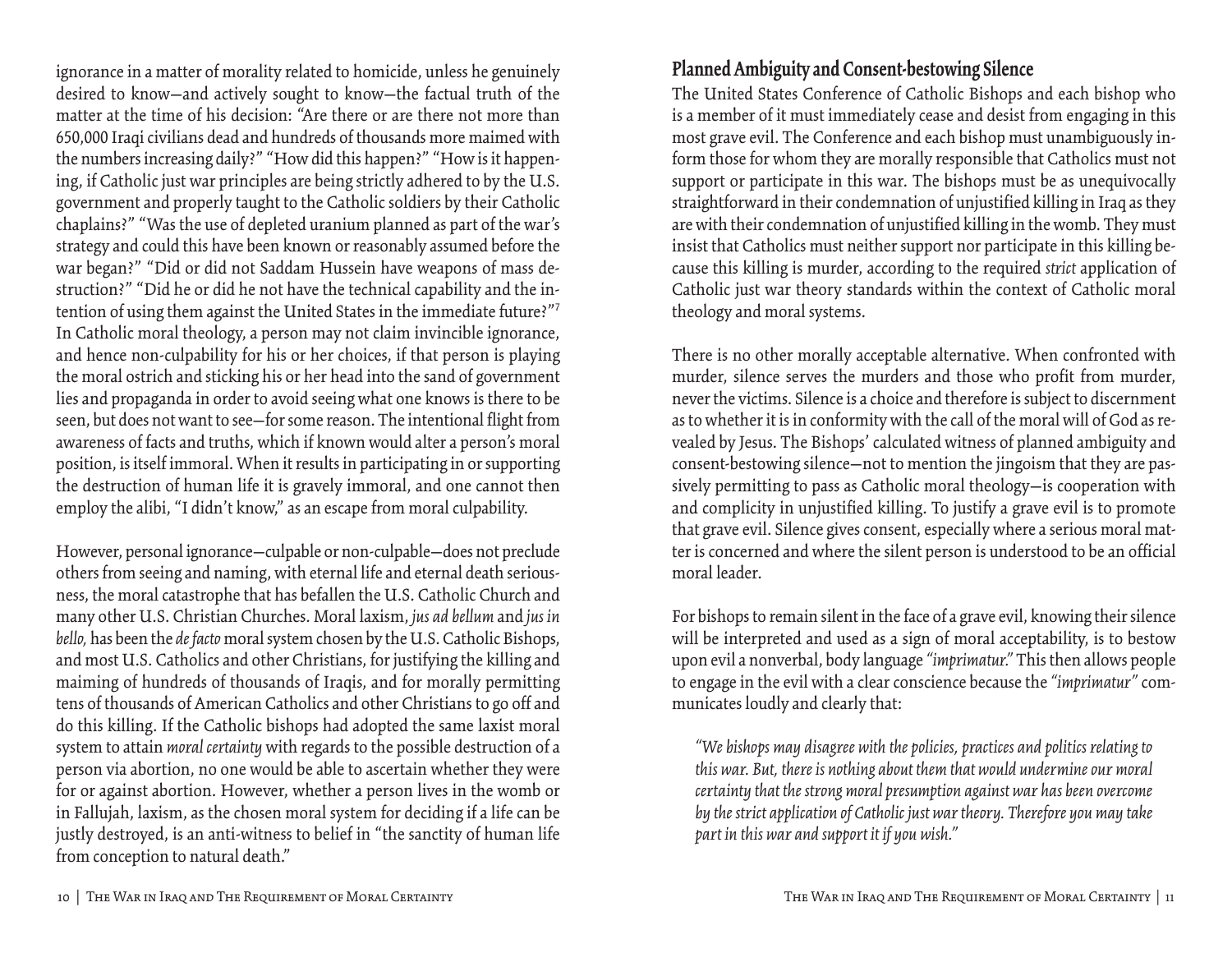To confer upon a person a clear conscience in relation to a form of homicide is to remove a major barrier to engaging in that activity. It is also to supply a significant tool by which others can recruit people for the activity. Such an *"imprimatur"* in a capitalist society or in a communist society is worth its weight in gold. To a government planning to go to war or at war, it is worth more than ten regiments or ten battleships or ten television networks. A silent, nonverbal, body language *"imprimatur,"* however, can also be cooperation with unjustified intentional homicide. In the case of the present war in Iraq it pointedly appears to be that—despite its enormous value in the secular domain.8

# **Undermining Catholic Moral Authority and Moral Theology**

The present episcopal witness is also publicly undermining the entire structure of the Catholic Church's moral theology and moral authority in the United States and beyond. A moral authority that authorizes by public witness a laxist system of moral discernment regarding mass homicide has, thereby, concretely morally validated every possible choice of human behavior. The semblance of a justification can be found for any act—especially where some desire, pleasure or self-interest of the actor is at stake. If the official moral leaders and teachers of the U.S. Catholic Church can employ a laxist interpretation of Catholic moral principles *vis à vis* the mass homicide of war, rather than interpreting just war standards *strictly* as required by the Church's own teaching, then why cannot every Catholic in every situation use the same laxist interpretive paradigm? If the episcopal teachers of moral theology validate by their public witness an Orwellian doublespeak inversion of meaning then the word lax would be permitted to masquerade as *strict*. This would allow laxism to appear to be an acceptable moral system when doubt exists as to whether an activity is mass murder or not. Moral consistency would dictate that the same Orwellian charade of moral discernment be available to all Catholics in all moral matters.

Laxism would thereby become an acceptable moral system of interpretation in relationship to all human behavior as serious as, or less serious than, mass murder—albeit under cover of the nomenclature of a newly defined meaning for *strict*. Lest it be perceived as absurd that such an Orwellian inversion of meaning could take place in the Church, consider the moral logic that has been used to render nugatory in Christian moral theology Jesus'

teaching, "Love your enemies." Burning Jews, heretics and witches at the stake, torture, wars, abortions, political oppression, shaming, violent revolutions, slavery, indeed practically every form of inhumanity and cruelty imaginable, has been interpreted by the Christian Churches at one time or another to be morally consistent with following Jesus' command to "Love your enemies." Where the moral will of some god other than the God revealed in and by Jesus becomes the standard by which Christians make their decisions, history shows that it takes almost no effort to logically, theo-logically and emotionally "see" hate as love, fear as freedom, evil as good, domination as service and lax as strict.

The time has come for the Catholic bishops of the United States to publicly repent, to publicly change their minds and their behavior regarding this matter of human slaughter in Iraq. As their silence has given consent to mass murder, as well as, consent to the use of a condemned moral system (laxism), so now let them reclaim their moral tradition and moral authority by saying, with one voice, in language that the simplest soul can comprehend: "This war is unjust and killing in it is murder according to Catholic moral theology. Therefore, our Catholic men and women can no longer participate in it or support it."

# **Unjustified Killing Is Not Open to Ex Post Facto Justification**

Finally, while it is not precisely on the topic of this essay, let there be no belated, contorted, retroactive duck-and-cover efforts at self-justification. It is morally unacceptable to maintain that,

*"While we started the killing unjustly, we cannot now stop killing since we are there killing. We will only stop killing the other side when the other side, whom we have unjustly attacked, stops killing us and those who have aligned themselves with us."*

Unjustified killing does not become justified when the party, that the unjust lethal aggressor intends to kill, defends itself from the lethal aggressor. In Catholic just war theory, an international United Nations peacekeeping operation may be morally acceptable in Iraq to restore order to a society which the United States has ravaged. But the unjust, lethal aggressor responsible for initiating the carnage and chaos has no moral right to any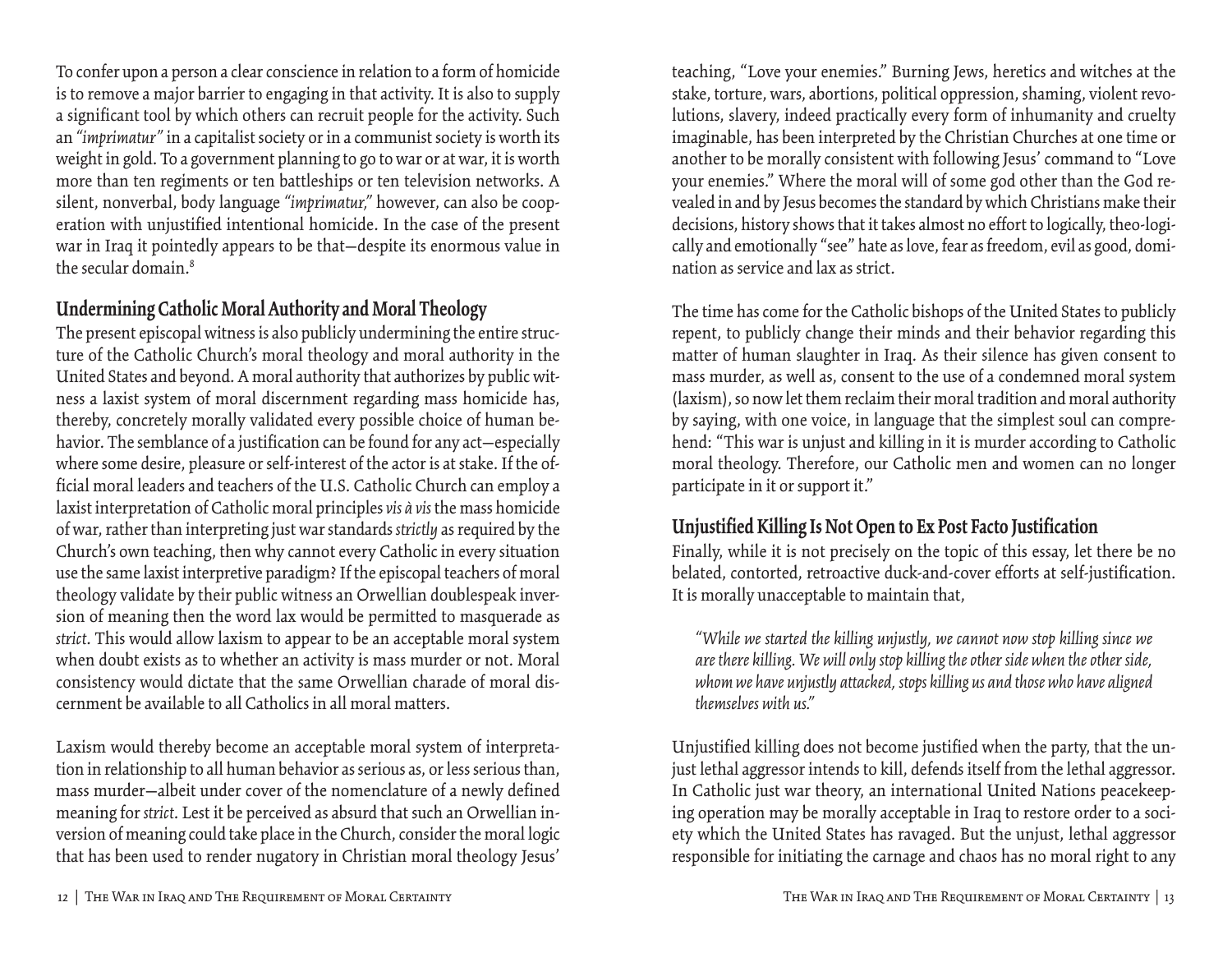longer be present in that society under the phony auspices of being a concerned and benign peacekeeper. It is absurd to make the child abuser the person in charge of the rehabilitation of the abused. Nonetheless, an unjust lethal aggressor does have the moral obligation, as does the child abuser, to finance the restoration of what is destroyed—which of course can never include quenching the soul-searing pain it has caused by the loss of life, limb, love, sanity and family for hundreds of thousands of human beings in Iraq and in the United States.

### **Blind Guides**

The Catholic bishops of the United States today are doing great harm to the Church Universal, to the U.S. Catholic Church, to the people of Iraq, and to the American people. By their chosen silence they have become moral accessories to unjustified woe, waste and desolation in human life. Accessories are enablers. The bishops by continuing to project, via their silence, an aura of *strict moral certainty* with respect to this war on Iraq are a significant moral support apparatus for recruiting for it, for voting for it, for electing representatives who endorse it and for continuing to kill and maim people in it. The U.S. bishops, however, by taking this morally laxist position are acting in lockstep with a seventeen-hundred-year-old *modus operandi* made visible in all the Churches of Christianity—Catholic, Orthodox, and Protestant. Theirs is but the contemporary Americanized meme of the old Constantinian pastoral practice of pious and politically street-smart "blind guides" (MT 15:14) leading those they have kept blind down the primrose path of holy homicide on behalf of the local power brokers, economic elites and lords of war—instead of leading their flocks along the Way that the Lamb of God teaches by word and deed.<sup>9</sup>

It is time to stop! A laxist moral system of interpretation is forbidden because it undermines all obedience to morality. The *de facto* witnessing to its validity is a most grave episcopal failure—especially when applied where a *strict* interpretation is obligatory. Such a witness is the public camouflaging of evil under the veneer of good and beneath the trappings of Christian religiosity. It is giving a false, misleading, Orwellian doublethink witness concerning the Way of Eternal Life. It is placing "is" where "is not" belongs. A bishop's supreme obligation, as a bishop, before God and to his people is the salvation of souls. Being a CEO administering and protecting the assets of a corporation is a secondary episcopal occupation, if that. When the latter of these tasks controls the interpretation of the former, rather than the former controlling the operations of the latter, then an about-face is the only way back to being faithful to the vocation to which one has been called by Christ-God. This is a vocation to shepherd along the Way of Eternal Salvation those whom God has entrusted to you. It is a commission to protect His lambs, His anawim, from the craft of the wolves of evil and to feed His sheep with the teachings of Jesus and with Jesus.

> *Everyone will readily agree that it is of the highest importance to know whether we are not being duped by morality.*

> > Emmanuel Levinas*totality and infinity*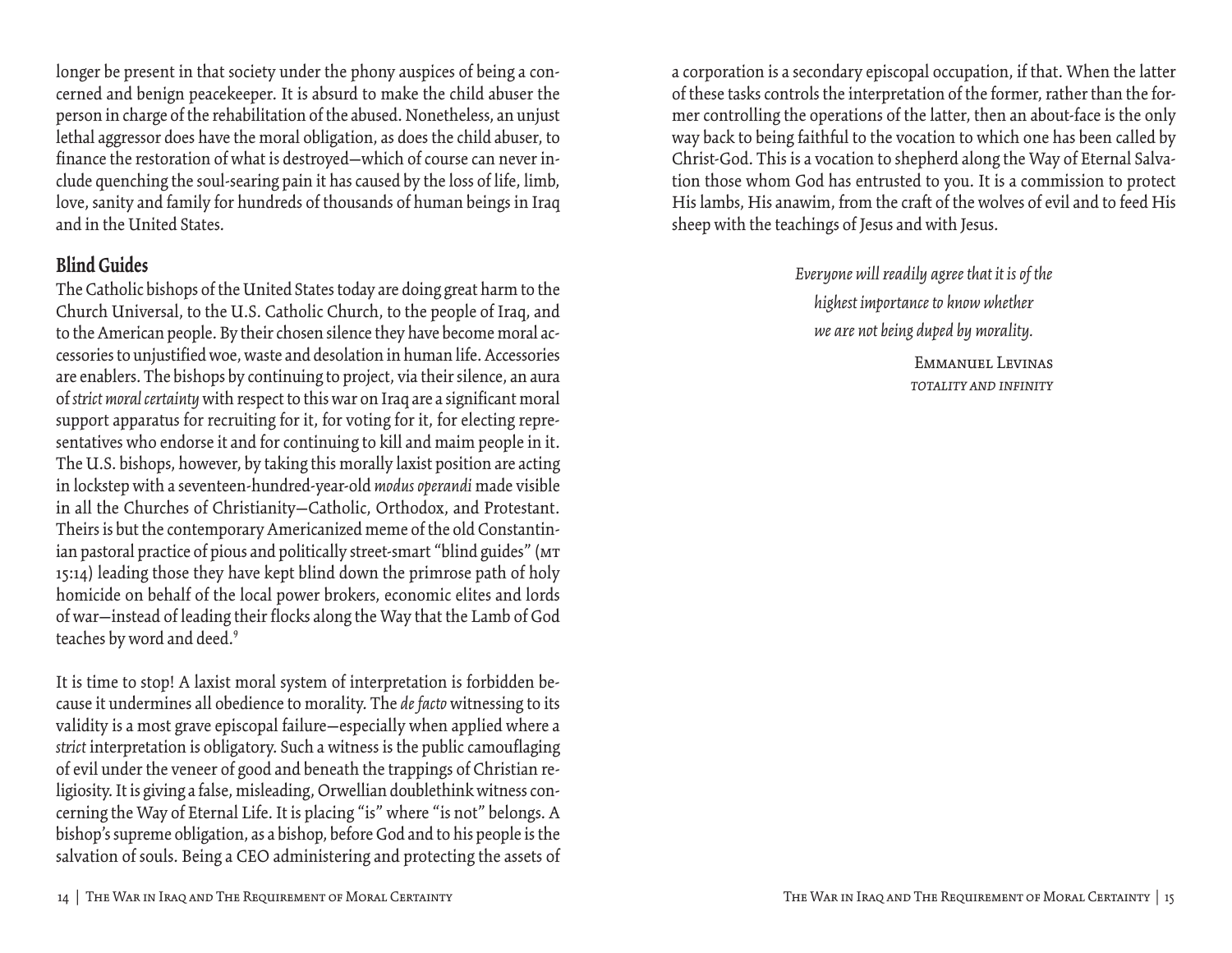#### **Endnotes**

1. "In a case where he (a person) lacks certainty about the rightness and goodness of a determined act, still performs that act, he stands condemned by his own conscience." *The Splendor of Truth (Veritatis Splendor)*: Encyclical Letter addressed by the Supreme Pontiff Pope John Paul II to all the bishops of the Catholic Church regarding certain fundamental questions of the Church's moral teachings (Boston: St. Paul Books & Media, Vatican Translation), §60.

 "Practical doubt is equivalent to a verdict of conscience forbidding the act until the doubt has been cleared up practically. This principle, with its profound insight into truth, is held and taught by all teachers in the Church." Bernard Häring, "Basic Principle Regarding Doubt," in *The Law of Christ,* Vol I (Paramus, NJ: The Newman Press, 1966), 171.

- 2. The generally accepted Catholic just war theory standards are as follows:
	- a) Just institution: the war must be declared by the legitimate authority authorized to declare war;
	- b) Just cause: only a defensive war can be morally just, offensive war of any kind is not morally justifiable;
	- c) Just intention: vengeance, hate, the unjust confiscation of the wealth or the property rights of others, their labor force or their markets are morally forbidden intentions;
	- d) Last resort;
	- e) Success is probable;
	- f) Just means: the means chosen must be indispensable for accomplishing the end;
	- g) Civilian or non-combatant immunity from attack;
	- h) Proportionality: the harm done to a people by a war cannot be greater than the harm that would have occurred if the war did not take place. No defensive strategy, *jus ad bellum* or *jus in bello,* that exceeds the limits of proportionality is morally permissible.

16 | The War in Iraq and The Requirement of Moral Certainty The War in Iraq and The Requirement of Moral Certainty | 17

*For further elucidation of these standards see the following:*

- ❑ *Catechism of the Catholic Church* (Liguori, MO: Liguori Publications, 1994), §§2307–2317. [ISBN 0-89243-565-8]
- ❑ *Challenge of Peace: God's Promise and Our Response, A Pastoral Letter on War and Peace,* United States Conference of Catholic Bishops, (National Catholic News Service, 1984), §§80–110. [ISBN 1-55586-863-0]
- ❑ *Harvest of Justice is Sown in Peace,* A Reflection of the National Conference of Catholic Bishops on the Tenth Anniversary of *The Challenge of Peace: God's Promise and Our Response* (Washington, DC: Office of Social Development & World Peace, United States Conference of Catholic Bishops 1993), 9–11. [http://www.usccb.org/sdwp/harvest.htm]
- ❑ John Howard Yoder, *When War is Unjust* (Minneapolis: Augsburg Publishing House, 1984). [ISBN 0-80662-077-3]
- ❑ Ronald G. Musto, *The Catholic Peace Tradition* (New York: Orbis Books, Maryknoll, 1986). [ISBN 0-88344-263-9]
- 3. *Challenge of Peace: God's Promise and Our Response, A Pastoral Letter on War and Peace,* United States Conference of Catholic Bishops, (National Catholic News Service, 1984), §§66–78. [ISBN 1-55586-863-0]
- 4. Karl Rahner and Herbert Vorgrimler, *Moral Systems* in *Dictionary of Theology,* 2nd ed. (New York: The Crossroads Publishing Company, 1985), 318–319.

#### *Moral Systems:*

By this term Catholic theology means not the various philosophical or theological systems of morality, law, etc., as a whole, but the various theories as to how one is morally bound to act where there is a serious doubt whether a [moral] law exists or whether it applies to the case in hand and this doubt cannot be directly resolved by closer study, etc. This question does not arise in a case where a specific end must be achieved without fail (for instance, for the validity of a sacrament: D 2101) [D, Denzinger, *Enchiridion Symbolorum*, edited by Adolf Schömnetzer, Frieburg i, Br., 32nd ed., 1963] therefore the best means to that end must be used. In other cases the question is answered as follows: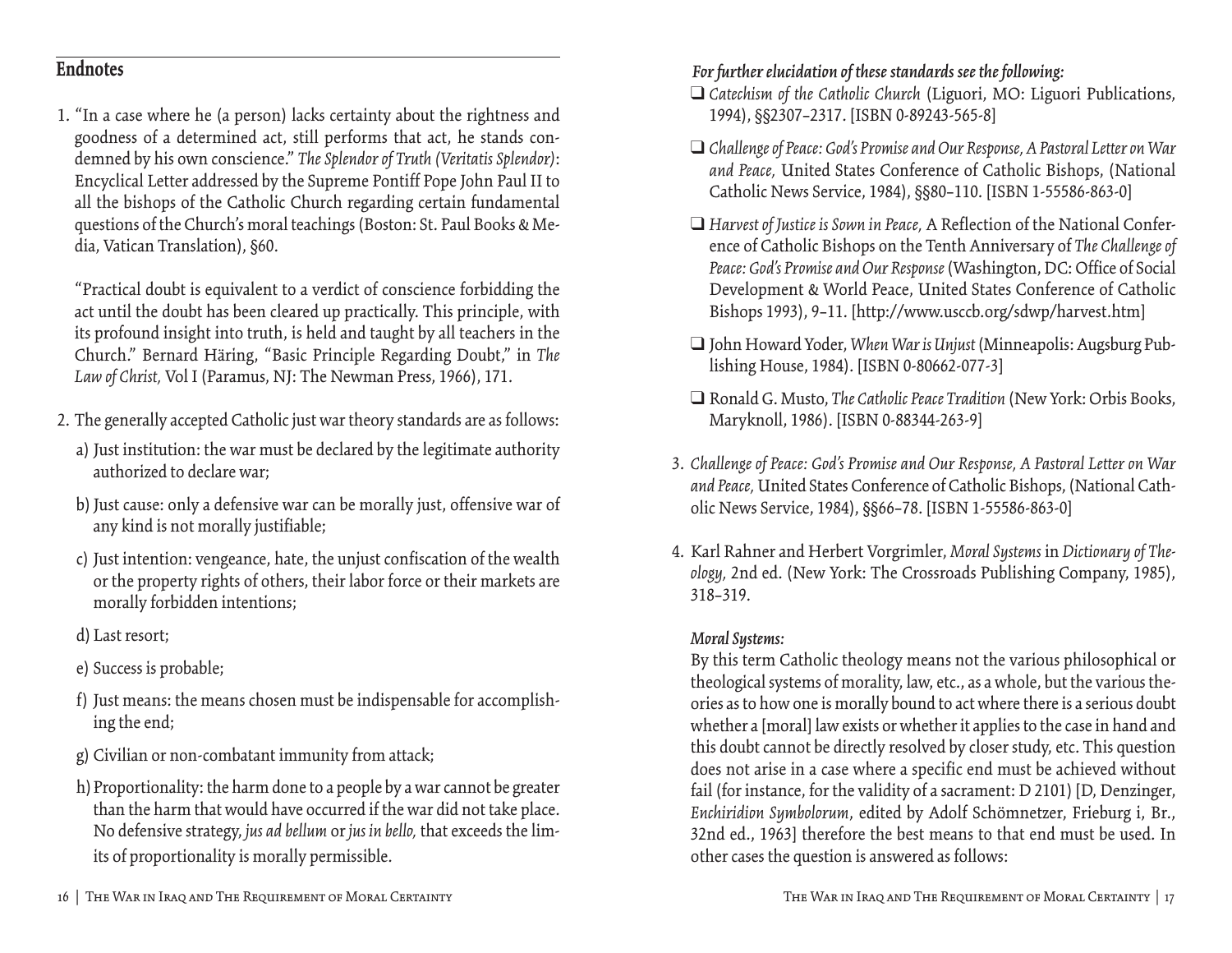- a) *absolute tutiorism:* one must always decide in favor of the [moral] law, even when its existence is doubtful, so long as any doubt at all remains of one's freedom from the law; this is a rigoristic view which is impossible in practice, misunderstands the moral nature of freedom as such and is rejected by the Church (D 2303);
- b) *probabiliorism:* a person may decide in favor of freedom only if the reasons against the existence of the [moral] law are substantially sounder and more probable. To this it can be objected that a [moral] law only binds if its existence is certain and that there is a presumption in favor of freedom, a moral value willed by God. But the Church allows this opinion (D 2175FF.);
- c) *equiprobabilism:* freedom may be chosen if the grounds for it are as good as those for believing that the [moral] law exists;
- d) *pure probabilism:* the presumption is in favor of freedom if there are serious reasons in its favor and the claim of the [moral] law is not certain. Probabilism and equiprobabilism in practice usually lead to the same conclusion since it is no easy task to weigh the reasons pro and con and the matter is always left to some extent to one's prudent estimation. Together they represent the most common view and if they are presupposed, then room is left in these doubtful cases for other considerations;
- e) *laxism:* the merest trace of a right to freedom justifies one in deciding against the [moral] law. Since we are normally concerned with a certainty that is only moral—not physical or metaphysical—and therefore some semblance of an argument against the [moral] law can generally be found, laxism would undermine all obedience to [moral] law and general norms of conduct. It is condemned by the Church (D 2101-2165, especially 2103).

#### *See also:*

- ❑ F. J. Connell, "Systems of Morality," in *New Catholic Encyclopedia,* 2nd ed. (Chicago: Thomson Gale, 2002), 876–880. [ISBN 0-7876-7694-2]
- ❑ Bernard Häring, "The True Basis of Morality," in *The Law of Christ, Vol <sup>I</sup>*(Paramus, NJ: The Newman Press, 1966), 175–189.
- 5. Because of the structure of human consciousness the possibility of doubt is cognitively impossible to completely escape in this world. Therefore, all human beings and by extension all Churches, religions, theologies and philosophies have to work with approximately the same set of moral systems elucidated above. How they work with them and how they name them may or may not be consistent with Catholic moral theology, but work with them they must since practical moral doubt is a universal phenomenon. Yet choices concerning what is good and what is evil have to be made in the face of it. Even if a person's governing law of conscience is not a precisely written panoply of moral rules and regulations but something as simple and as straightforward as "To do God's will" or "To love as Jesus loves," or "To be a good person," there is no escaping the possibility of moral doubt arising in a particular situation. Hence there is no way to avoid utilizing one or the other of the moral systems in order to resolve "What is God's will here?" or "What does it mean to love as Jesus loves in this situation?" or "What does being a good person call for here?". Likewise there is no way to avoid one or the other of the moral systems in applying concretely a highly detailed moral code, if that is one's norm or law of conscience. So while this essay is written through the lens of Catholic just-unjust war moral theology, the moral realities it deals with are not only Catholic, they are also catholic.
- 6. *Lancet* (2006). Mortality After the 2003 Invasion of Iraq: A Cross-Sectional Cluster Sample Survey. 368:9545;1421–1428.

 According to a study published in the October 14, 2006, edition of the peer-reviewed scientific journal, *The Lancet*, as many as 654,965 more Iraqis may have died since hostilities began in Iraq in March 2003 than would have been expected under pre-war conditions. The survey was conducted by researchers at the Johns Hopkins Bloomberg School of Public Health and Al Mustansiriya University in Baghdad. The deaths from all causes—violent and non-violent—are over and above the estimated 143,000 deaths per year that occurred from all causes prior to the March 2003 invasion.

 "To put these numbers in context, deaths are occurring in Iraq now at a rate more than three times that from before the invasion of March 2003,"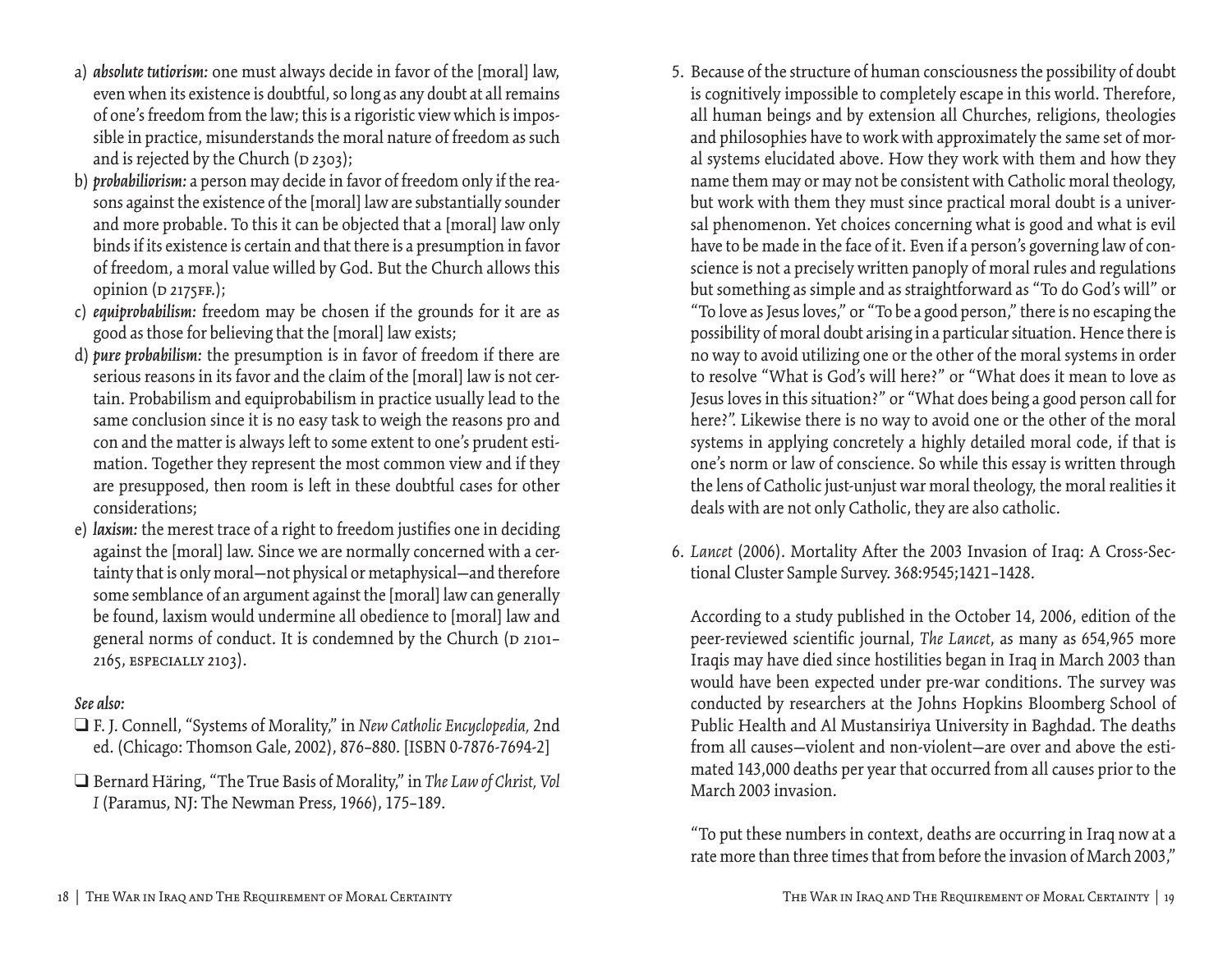said Gilbert Burnham, MD, PhD, lead author of the study and co-director of the Bloomberg School's Center for Refugee and Disaster Response.

 As found in the original *Lancet* survey, published in 2004, the majority of deaths in Iraq were due to violence—although there was a small increase in deaths from non-violent causes, such as heart disease, cancer and chronic illness. Gunshots were the primary cause of violent deaths. "Our total estimate is much higher than other mortality estimates because we used a population based, active method for collecting mortality information rather than passive methods that depend on counting bodies or tabulated media reports of violent deaths.

 NOTE: *The Lancet,* published in Great Britain, is one of the premier peerreviewed medical journals in the world, normally read only by people who possess the expertise to comprehend the highly detailed medical, scientific and mathematical concepts with which findings are arrived at and presented. However, the results of this particular research project, as did those of the 2004 study, made their way into popular mass media world-wide. The study is available on *The Lancet* website (www/THELANCET.COM) and also on the M.I.T. website (HTTP://wEB.MIT.EDU/CIS/PDF/HUMAN\_COST OF WAR.PDF). [M.I.T. co-sponsored the study and has added additional appendices not included in the article as published in *The Lancet*.]

7. The following is from an interview given by John F. Donoghue, Catholic Archbishop of Atlanta, GA, a few days after the beginning (3/19/03) of the war on Iraq and published in the *Georgia Bulletin* (3/27/03), a Catholic diocesan weekly:

*The Pope and other leaders had said we have to use diplomacy. We've tried that and you constantly get the same answer back from Saddam … I think Saddam does have weapons of mass destruction. I think eventually he would make a preemptive strike on us … [President Bush] has the right and the obligation to protect the citizens of this country when he thinks all avenues have been exhausted … I think diplomacy has run its course. How much proof do you need … I don't know where else we could go. He (Saddam) could have killed thousands of people with a preemptive strike. I think he eventually would make a preemptive strike on us … I don't think human life means* 

*anything to him … Do you have to wait until Saddam makes a first strike before you can go to war? I don't think so."*

 It is nearly impossible to rationally fathom how an intelligent man—seeing scores of millions of people around the world publicly demonstrating against the need for a war on Iraq, against the Bush administration's and the U.S. media's claims that Iraq has weapons of mass destruction—could with *strict moral certainty* come to the above moral conclusion. It is even more difficult to understand how *strict moral certainty* is achieved when the two top weapons inspectors and evaluators of Iraq's weapons programs for the United Nations, Hans Blix and Maj. Scott Ritter, USMC, were continually and publicly saying there are no weapons of mass destruction in Iraq, nor any capability of producing such weapons in the foreseeable future. The Archbishop's ability to achieve *strict moral certainty* with regard to morally endorsing the war on Iraq becomes even more strange once it is recognized that he had direct access to one of the best intelligence gathering operations on the planet, the Vatican's Secretary of States Office, and either did not consult it or did not believe it, since this Office opposed the war as morally not justifiable.

 How can an Archbishop overcome with *moral certainty* the Catholic Church's morally binding strong presumption against war by the strict application of the Catholic just war theory when the Vatican itself is telling him the conditions for a just war under Catholic moral teaching are not met here? Could he possibly be unaware of Cicero's historical validated *caveat* that, "The first casualty of war is truth."? Does he not know that the renowned Catholic moral theologian, Rev. Bernard Häring, says that: "the first rule of prudence is *factum non praesumitur, sed probari debet,* a fact, an act or action, may not legally be 'presumed" to exist or have taken place, but must be demonstrated." In order for Catholic just war theory—or any just war theory—to properly function it depends on factual accuracy. Therefore *strict moral certainty* in regard to the facts one is employing to justify killing other human beings is mandatory, if the strong moral presumption against war is to be overcome. How then, in the face of all of the above, does a highly educated man rationally arrive with *strict moral certainty* at the conclusion that going to Iraq and killing people is morally justified, and then publicly communicate that conclu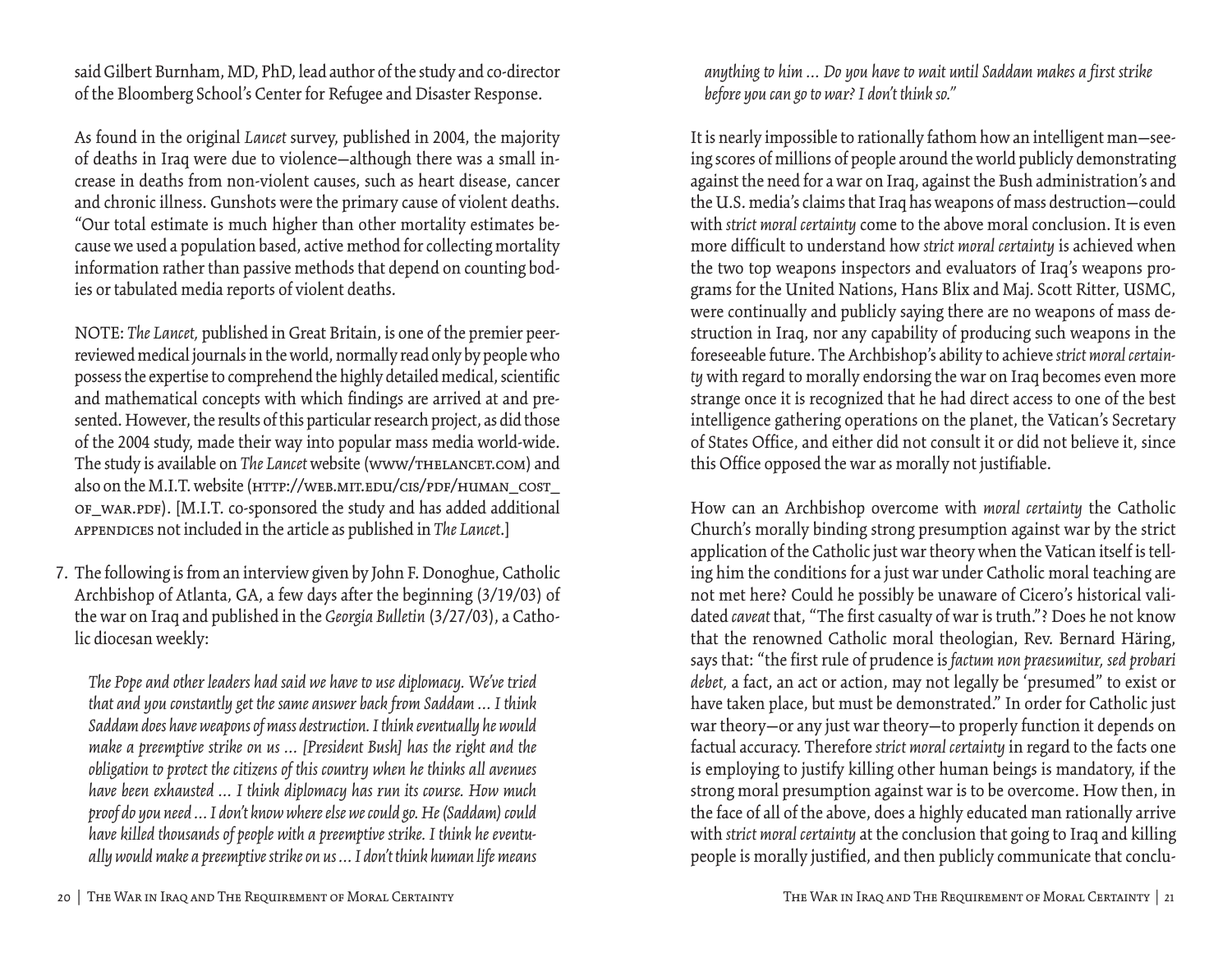sion to those immortal souls who rely on him for authentic moral guidance in discerning good from the snares and deceits of the Evil One?

8. On March 19, 2003, the day that the war on Iraq began, Bishop Wilton Gregory, then the President of the U.S. Conference of Catholic Bishops issued a formal statement concerning the war on behalf of the U.S. Catholic Bishops. The statement contained many good and noble moral and spiritual thoughts. But the critical sentence in the entire statement is: "We support those who accepted the call to serve their country in a conscientious way in the armed forces." By any rational interpretation of that sentence, it has to mean that the U.S. Conference of Catholic Bishops is *morally certain* that the strong moral presumption against this war has been overcome by the *strict* application of the standards of the Catholic just war theory. Otherwise no bishop could make such a public statement, because he would then be in a state of moral doubt concerning whether the killing and maiming of people that was to take place was justified. But as noted earlier, in Catholic moral theology it is not permitted to act in a state of moral doubt. One must only act with *moral certainty*—and in those events where human life is subject to possible destruction or where the validity of a sacrament is at stake, moral doubt can be resolved and moral certainty attained only by a *strict* application of the law. The moral maxim or reflex principle that can normally be employed to achieve moral certainty, namely, "In doubt the possessor is to be favored," is not morally available where the destruction of human life is the issue of conscience. It goes without saying that the moral system of laxism is also completely out of the question as a means of achieving *moral certainty* where doubt exists regarding whether it is morally justified to kill a person. Again to repeat what has been said before but cannot be repeated too often because of a systemic operational malformation of conscience throughout not only the Catholic Church, but also, if truth be told, throughout most of the Churches of Christianity: Because killing a person is legally justified, this does not mean that in this particular instance (war or capital punishment) it is morally justified. Likewise, because Catholic moral theology, in the justified homicide tradition, accepts that it is sometimes possible to morally kill a person, this does not mean that in this particular case the conditions that Catholic moral theology demands in order to acquire the obligatory *strict moral certainty* have been met.

 It is not that Bishop Gregory as the spokesperson for the U.S. bishops does not know how to explicitly and unequivocally declare that something is morally unjustified and therefore prohibited as an option. At one point he states, "Any decision to defend against Iraq's weapons of mass destruction by using our weapons of mass destruction would be clearly unjustified." So here at least, in this one aspect related to the war on Iraq, he is *morally certain* that the strict application of Catholic just war theory would not allow for a particular tactic.

#### *Consider depleted uranium (DU) weapons as intrinsically evil weapons of indiscriminate mass destruction:*

 An unavoidable moral query in terms of Catholic just war theory and the above moral declaration by the President of the U.S. Conference of Catholic Bishops is critically pertinent here: Are not, armor-piercing bullets, shells, bombs and missiles made with depleted uranium (DU), weapons of indiscriminate mass destruction? Why? The extremely dense DU munitions burn on impact. The fire releases microscopic, radioactive and toxic dust particles of uranium oxide that travel with the wind and can be inhaled or ingested. They also spread contamination by seeping into the land and water. In the human body, DU causes harm to internal organs due both to its chemical toxicity as a heavy metal and its release of radiation (*alpha* and *beta* rays). Because of its pervasive and indiscriminate effects, DU is has been classified as an *omnicidal* weapon–one that causes the death of all life. In this sense, depleted uranium is a war on life itself and on all that supports life—air, water and soil. DU remains radioactive well beyond its half-life of 4.5 billion years.

 It should be noted that a recent European Parliament Report, European Committee on Radiation Risk 2003 (ECRR 2003) concludes that Atomic Bomb studies from 1945 onward underestimate the radiation risk by more than 1000 times and failed to consider the internal exposure and diseases caused by *alpha* and *beta* rays. They did not consider a classified memo (October 30, 1943) of the Manhattan Project that, in case the Manhattan Project objective of producing plutonium fission and hence an atomic bomb did not succeed, depleted uranium (DU) munitions would be deployed towards the attainment of the same objective. Therefore, as early as 1943 it was known what DU could and would do as a weapon.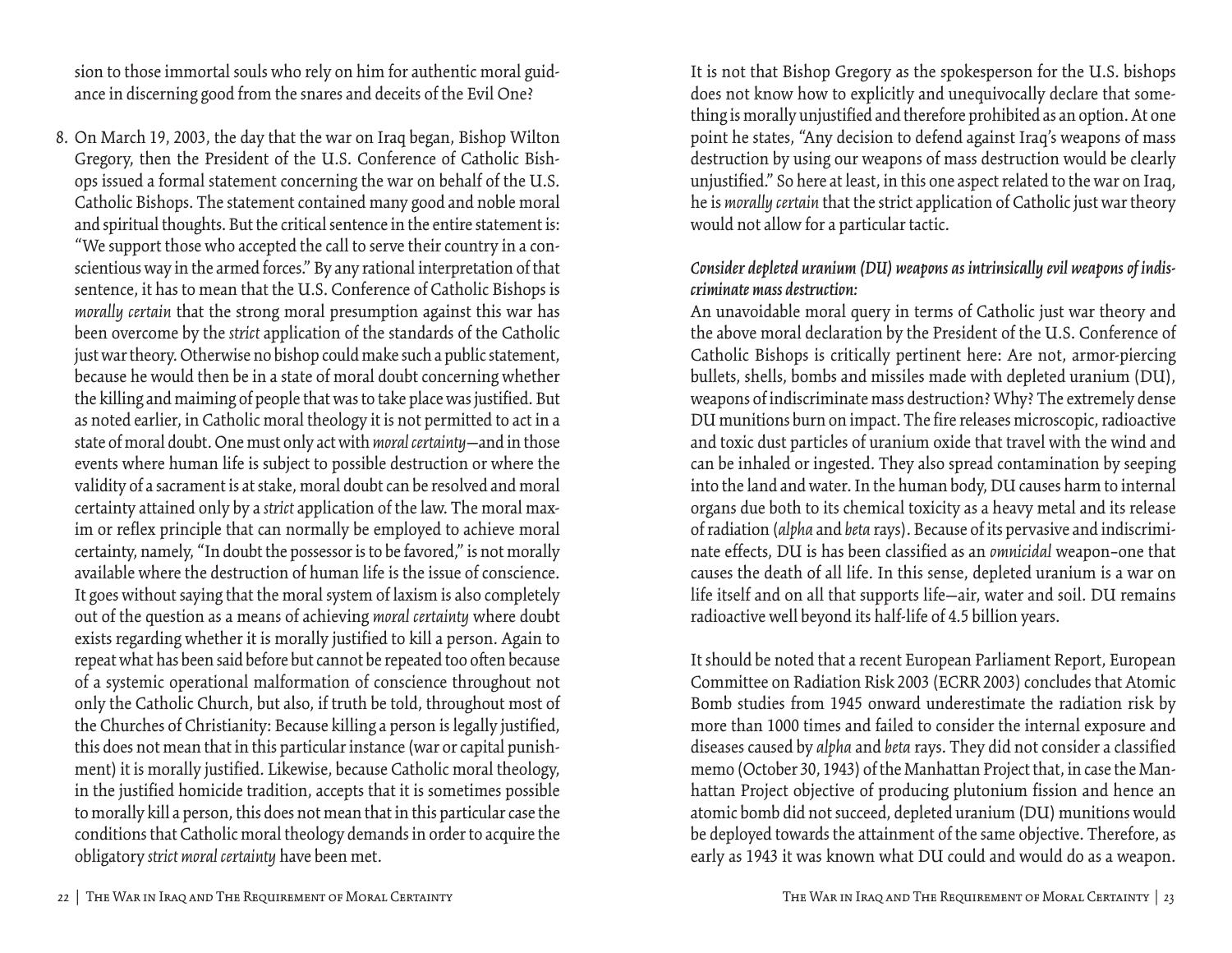This means, contrary to propaganda, the government was well aware of its indiscriminate lethal effects long before its use in the first Gulf War.

*Consider the following legal, scientific, medical and historical facts:*

- ❑ In 1991, in Gulf War I, the U.S. broke a 60-year taboo and introduced DU to the battleground, a radiological weapon which is truly a weapon of indiscriminate killing and mass destruction. What is worse: the flash annihilation from an atomic bomb or the slow, ceaseless, multigenerational mutilation caused by DU weapons?
- ❑ Radiological weapons (including target-guided, DU-containing bombs and missiles) currently being used by the U.S. in Iraq are forbidden under Articles 35 & 55 of the Protocol Additional to the Geneva Conventions relating to the Protection of Victims of International Armed Conflict (Protocol 1). In Catholic just war theory and in Catholic moral theory as it relates to the destruction of human life does premeditative and continual use of forms of violence and agents of violence that are explicitly illegal under the major international law treaty governing war render the war unjust?
- ❑ The International Physicians for the Prevention of Nuclear War (IPPNW) condemns the use of DU weapons and supports the calls for a ban on their use. "A basic principle in radiation protection is that all exposures should be justified; that is, the benefit for those exposed should exceed the risk. This is the standard for medical radiography. The military utility of DU weapons for the users does not justify any added health risk for non-combatants, no matter how small. The precautionary principle states that in the absence of convincing proof that a substance or process is harmless, the presumption must be risk. This principle applies clearly to the use of DU weapons."
- ❑ According to the IPPNW, "DU weapons indiscriminately contaminate the places in which they are used, and the contamination persists long after the conclusion of hostilities, adding to the radioactive and toxic burden imposed upon civilians, wildlife, and ecosystems. From this perspective, DU weapons should be considered a form of ecological warfare prohibited by the Geneva Conventions."

❑ Prior to that war the American military did an in-depth analysis of

DU weapons and warned that the radiation and heavy metal released by them under battlefield conditions could cause kidney, lung and liver damage, chromosomal damage, neurocognitive disorders and a variety of cancers.

- ❑ The U.S. left 300–800 tons of depleted uranium in Iraq after the first Gulf War.
- ❑ In Gulf War II, "1900 tons (3,800,000 pounds) of DU was used in 2003, equivalent to nearly 250,000 Nagasaki bombs."
- □ The American Gulf War Veterans Association reports that of the 697,000 military personnel sent to Iraq for Gulf War I, half have reported serious illnesses and more than 30 percent are chronically ill and are receiving disability benefits from the Veterans Administration—most are in their mid-thirties at a time in their lives when they should be in the prime of health (such a high occurrence of various symptoms has led to the illnesses being named Gulf War Syndrome).
- $\Box$  DU, uranium 238 (<sup>238</sup>U), is a potent radioactive carcinogen. Aerosolized particles, released from exploded munitions, enter lungs, open wounds, the food chain and water. Once taken into the human body it can produce cancer of the lungs, bones, blood, reproductive organs or kidneys.
- □ A child playing with a spent DU shell for one hour has received in that hour twice as much radiation exposure as he or she would have normally received in a whole year.
- □ Tons of radioactive waste are polluting major Iraqi urban centers. Spent DU shells litter the ground. Millions of DU rounds have been poured into Iraq by U.S. and British military operations.
- ❑ Children are 10 to 20 times more sensitive to radiation exposure than are adults.
- ❑ After Gulf War I pediatricians reported a six to twelve times increase in children in Basra with childhood leukemia.
- ❑ Dr. Huda Ammash dedicated herself to scientifically documenting and reporting on the alarming rise of cancers and birth defects in Iraq after Gulf War I. Two month after Gulf War II began she was arrested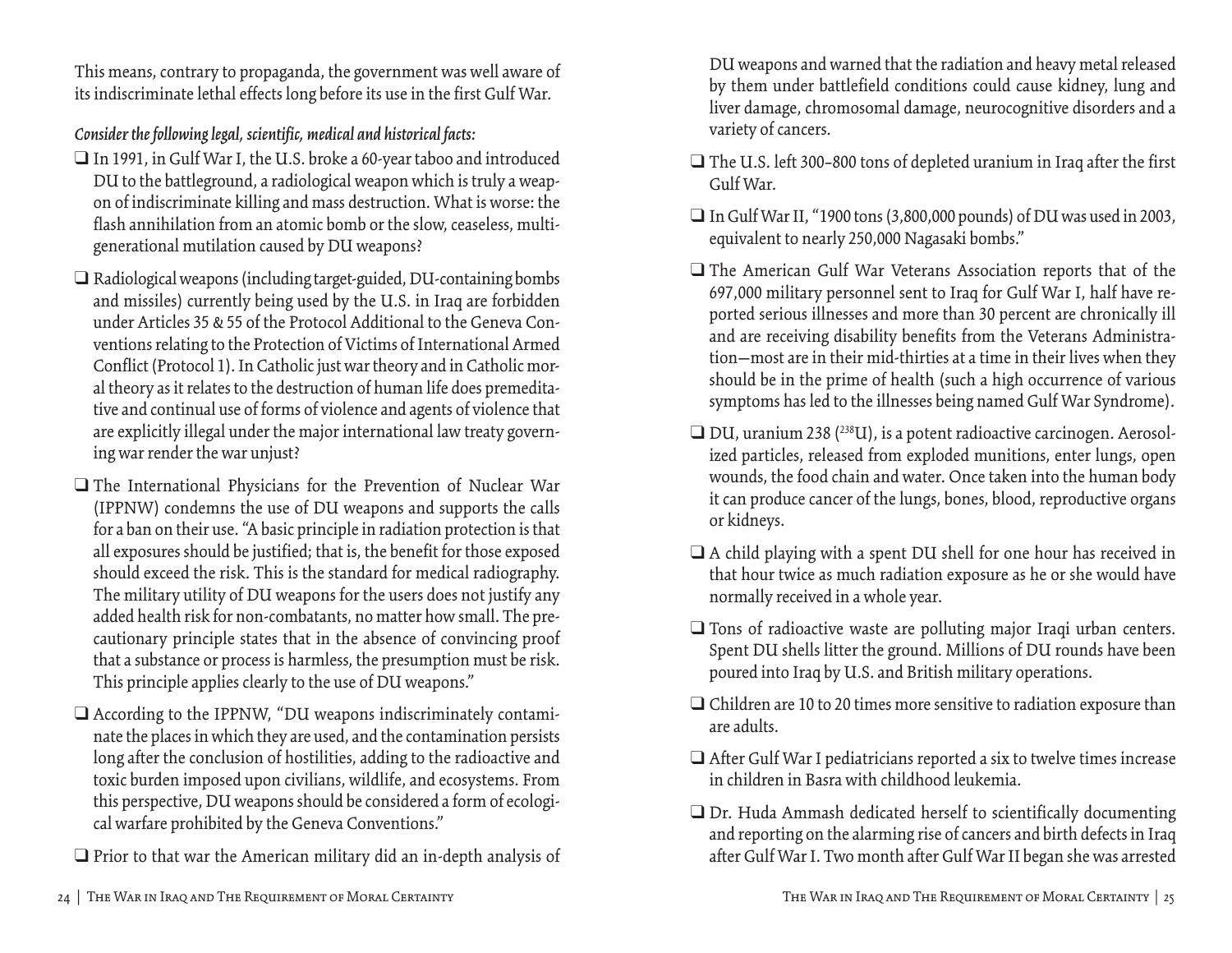by the U.S. military and imprisoned. She was charged with building weapons of mass destruction.

- ❑ The Iraqi National Ministry of Health has produced for international health conferences detailed epidemiological reports and statistical studies showing a six-fold increase in breast cancer, a five-fold increase in lung cancer and a 16-fold increase in ovarian cancer.
- ❑ A thorough understanding of the power of DU weapons, to be weapons of indiscriminate destruction of people and of large areas of land into the indefinite future, was completely available in the public domain on a worldwide basis at least since 1995. Also available was the fact the United States had employed such weapons on a significant scale in Gulf War I.
- □ Dr. Helen Caldicott, a pediatrician, wrote in an editorial in the Baltimore Sun on October 6, 2002: "Do President Bush, Vice President Dick Cheney, Deputy Defense Secretary Paul Wolfowitz, National Security Adviser Condoleezza Rice, and Defense Secretary Donald Rumsfeld understand the medical consequences of the 1991 War and the likely health effects of the next one they are planning? If they don't, their ignorance is breathtaking. Even more incredible, though, and much more likely, is that they do understand but don't care."

 Pope John Paul II in his Encyclical Letter on Catholic Moral Theology, *Veritatis Splendor,* states that: "Certainly, in order to have a 'good conscience' (1 TIM 1:5), man must seek the truth and must make judgments in accordance with that same truth." Bernard Häring in his eminent treatise on moral theology, *The Law of Christ,* Vol. 1, says: "The effort one is obliged to make in order to acquire certainty is to be measured by the importance of the action itself and the consequences which are anticipated." How, in light of all that has been said above, is it even conceivable that a person *strictly* interpreting Catholic just war theory could rationally arrive at a state of *moral certainty* that such weapons were morally permissible? If they are not morally permissible then Catholic soldiers, pilots, etc., would be morally forbidden from using them because their use would be unjustified, that is, the moral equivalent of murder or of attempted murder. Consider: If a child dies from a cancerous brain tumor which was initiated by exposure to the radioactive and toxic dust released

by the explosion of a DU weapon, who is her killer? George Bush? Richard Cheney? Donald Rumsfeld? Condoleezza Rice? The U.S. Catholic Bishops? The soldier in Iraq who is using this type of munition to kill the enemy? God? No one?

 Is not Iraq today saturated with uranium contamination from these DU munitions and is their toxicity not at this very hour indiscriminately initiating and feeding the lethal destruction of people's internal bio-chemical milieu (neurological, reproductive, genetic, respiratory, digestive, excretory, immunological), and will this not continue into the indefinite future? How does a Catholic bishop rationally arrive with *strict morally certainty* at the conclusion that DU weapons are NOT morally unjustified weapons of indiscriminate mass destruction? How does he determine with *strict moral certitude* that a war that has every intention of employing such weapons on a large scale is a just war according to the stringent standards of the Catholic Just War Theory? How does he arrive with *strict moral certainty* at the decision to remain silent as members of the Body of Christ who are in his spiritual care go off to kill and contaminate and to be killed and to be contaminated by this heinous instrument of indiscriminate destruction? What does respect for life, reverence for life and the sanctity of human life mean when this is what is included in it?

9. One of countless examples of the American Hierarchy acting as "blind guides" leading Catholics into war, Catholics whom they have kept as morally blind as themselves, occurs on April 18,1917. Cardinal James Gibbons, the Archbishop of Baltimore, writes in a letter to President Woodrow Wilson, that is signed not only by him but also by the other U.S. Archbishops, "We are all true Americans … Our people, as ever, will rise as one man to serve the nation." Cardinal Gibbons on the threshold of the U.S. entrance into the demented hellhole of WWI also writes, that when war is declared "the duty of a citizen [is] absolute and unreserved obedience to his country's call."

 A second illustration of this terrible ongoing problem in which many of the American Catholic Hierarchy are ensnared can be found fifty years later in regard to yet another war of the U.S. Government. In moral defense of a war—that the Trappist monk, Thomas Merton, referred to in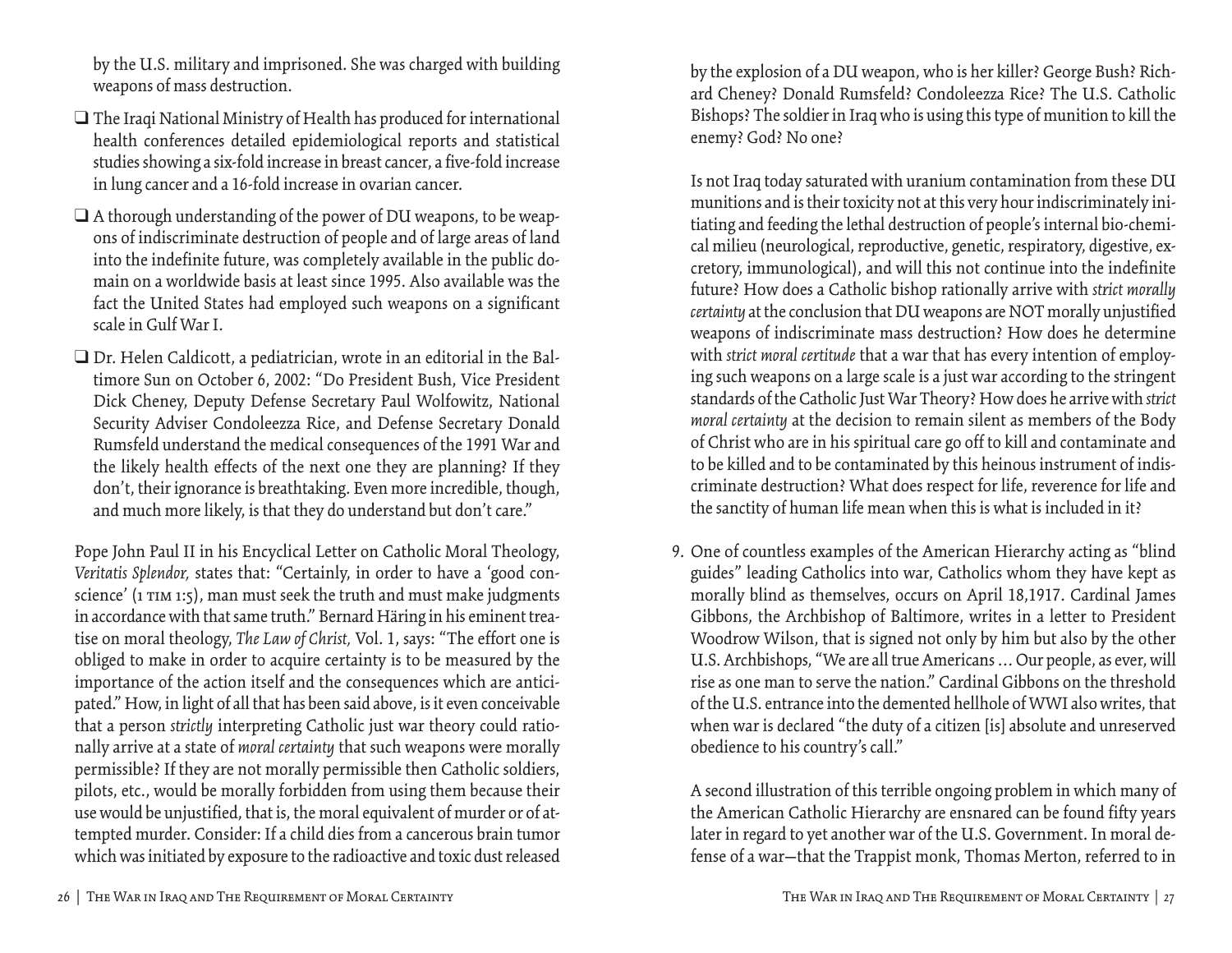1966 as "an overwhelming atrocity," that was taking place in a country that in 1967 Daniel Berrigan, S.J., called "the land of the burning children"—Cardinal John O'Connor, then Military Chaplain O'Connor, wrote a 256-page book in 1968 entitled, *A Chaplain Looks at Vietnam*. The Forward of the book is by the Republican Leader of the U.S. Senate, Senator Everett Dirksen. Vice-President Hubert Humphrey gives the book a wholehearted endorsement on its front and back flaps. The back cover notes that "Commander John J. O'Connor … holds [an] M.A. degree in Advanced Ethics." The book received extensive positive coverage in the secular and the Catholic press and soon became a moral and a morale handbook for military chaplains. It also became an apologetics primer for bishops, priests and ministers who were morally approving of members of their flocks going to Vietnam to kill people on behalf of the American cause. Indeed, the Commandant of the Marine Corps (General Leonard F. Chapman), acting as "top brass," issued an official bulletin touting the book to officers in his chain of command and stating that it should be used as background for troop training and that it provides "a reassurance for the serviceman that his participation in Vietnam is just, and that he is fulfilling an obligation to his country." [See APPENDIX for an exact replica of this notification.

 It is telling, however, that nowhere in the 256 pages of this Catholic Military Chaplain's book is Jesus mentioned, let alone quoted, even once, to morally justify a position that is taken. The book could have been written exactly as it is if the incarnation, life, teachings, death and resurrection of Jesus never happened. Any secular moral philosopher could have written it.

 So why use the title, *A Chaplain Looks at Vietnam,* since Jesus Christ has nothing to do with the presentation of the contents? Why should a Christian Chaplain write and publish a book that any philosopher or political scientist could have written word-for-word? Why were so many major secular supporters of the war so zealous in their desire to get this utterly unoriginal defense of the war widely distributed? The answer, of course, is that the medium of a message is as much a part of a message as the words. *Chaplain* O'Connor brings to the verbal message the loud and clear unwritten, nonverbal message that the U.S. war in Vietnam is in conformity with the will of God as revealed by Jesus, or at least as understood by the Church. Therefore no Christian need have any qualms of<br>conscience about going to Vietnam and killing Vietnamese as President<br>Johnson and his military staff so order.<br>Ordination to the priesthood is here conscr

under the canopy of Divine approval, thereby allowing every Chris tian symbol to be enlisted to sell it, to recruit for it and to prosecute it. Chaplain is what "baptizes" the war. Chaplain is what makes the war and makes participation in the killing and mayhem of the war a legitimate Christian activity in the minds and hearts of most everyday Christians. The same

 Now, after being morally dead wrong on the most catastrophic Ameri can moral breakdown up to that time, John O'Connor has bestowed on<br>him Cardinal Spellman's former episcopal chair, Cardinal-Archbishop of<br>the most prestigious Catholic diocese in the United States, New York! In<br>fairness to al rectitude to do what few high public figures or ecclesiastical officers<br>would have the courage to do, unless caught: he freely said he was wrong.<br>In an article entitled *The Cardinal*, *Gays and Lesbians*, Nat Hentoff w ing the Vietnam War he wrote a book, *A Chaplain Looks at Vietnam.* It was as he wrote "a justification, moral and legal, for the American interven tion in Vietnam." "That's a bad book," he told me during one of our first conversations. "I regret having published it." However, the problem addressed in this endnote is not simply the prob-

lem of two U.S. Cardinals, fifty years apart, whose religious work on be half of ventures in nationalistic militarism has resulted in untold num bers of simple Christians killing and being killed, maiming and being<br>maimed, driving others mad and being driven mad. These two members<br>of the professional religious elite of their Church are but two magnifying<br>lenses thr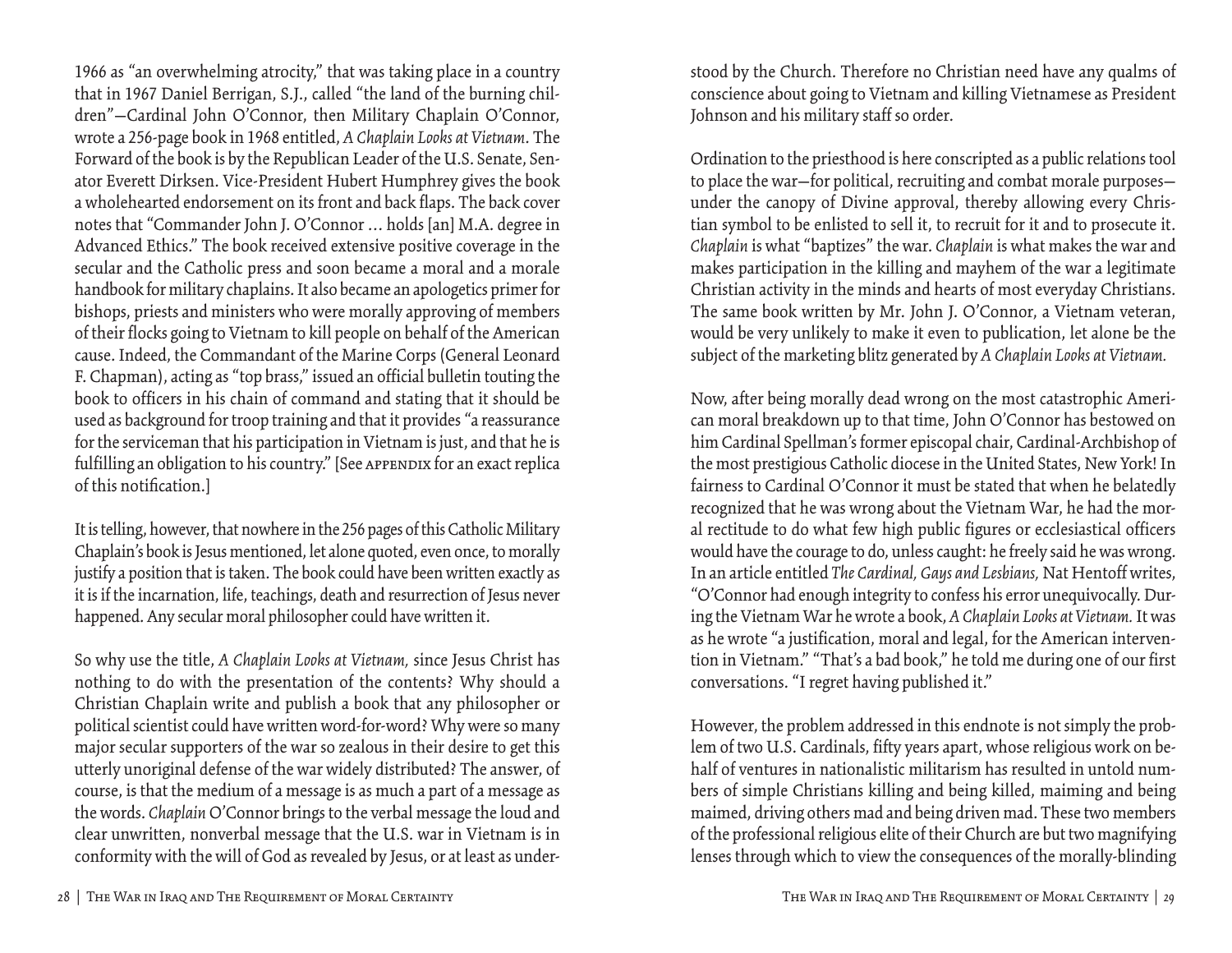pathogen that has invaded the U.S. Hierarchy and through it infected the entire U.S. Catholic Church. But, this moral virus did not arise *sui generis* in the American Catholic Church or in any other American Church. It was transmitted here as a highly-virulent strain by European Christians from all their mainline Churches—Catholic, Protestant and Orthodox. For every American bishop, priest or minister morally blinded in mind and heart by nationalistic militarism under the cloaking device of Christian rhetoric and ritual, there are ten thousand European predecessors who have carried this moral disease across 1700 years. Cardinal Gibbons and Cardinal O'Connor are but momentary vectors of a long-standing moral malaise in the Church, which can perhaps be made somewhat more visible meditating on the words of the Prophet Jeremiah:

> *Those who administer the Law have no knowledge of me. The shepherds have rebelled against me, following things that have no power in them.*

> > Jer 2:8

 Betrayal by the religious ruling class—in order to curry favor with powers which they admire and lust after but which are in fact devoid of any power to do what God wants done for humanity—is obviously not a problem that first appears on the scene with the bishops of the United States in the twenty-first century or even with the Constantinianization of the Church in the fourth century. Jeremiah, Ezekiel, Isaiah and others are well aware of the problem hundreds of years before Jesus.

 The lust for powers that God does not want his religious leaders to have because these powers are impotent in bringing about, or even hostile to bringing about, His divine design for the eternal well-being of humanity—seem to be the primeval temptation to betrayal and to evil that presents itself to people of heightened religious consciousness. Jesus Himself at the very beginning of His public ministry has to vigorously fight against this temptation in the desert. Some Biblical interpreters see His battle against this temptation in the desert—to choose the use of power other than that power which is of God—to actually be the beginning of a lifelong struggle with the desire to confront and conquer evil with something other than the power of the one He knows Himself to be since the moment of His baptism: The Suffering Servant (Is 42:1FF.). The power of the Servant is the power of self-sacrificial, nonviolent, forgiving, suffering love toward all, friends and enemies. The temptation to conquer evil and death by substituting the powers of the world for the power of the Servant is only forever vanquished by Jesus, according to these interpret ers, when in Gethsemane He commands Peter to "Put up your sword,"<br>and when on Golgotha He prays, "Father forgive them for they know<br>not what they do," and willing accepts the consequences. One of these<br>consequences turns o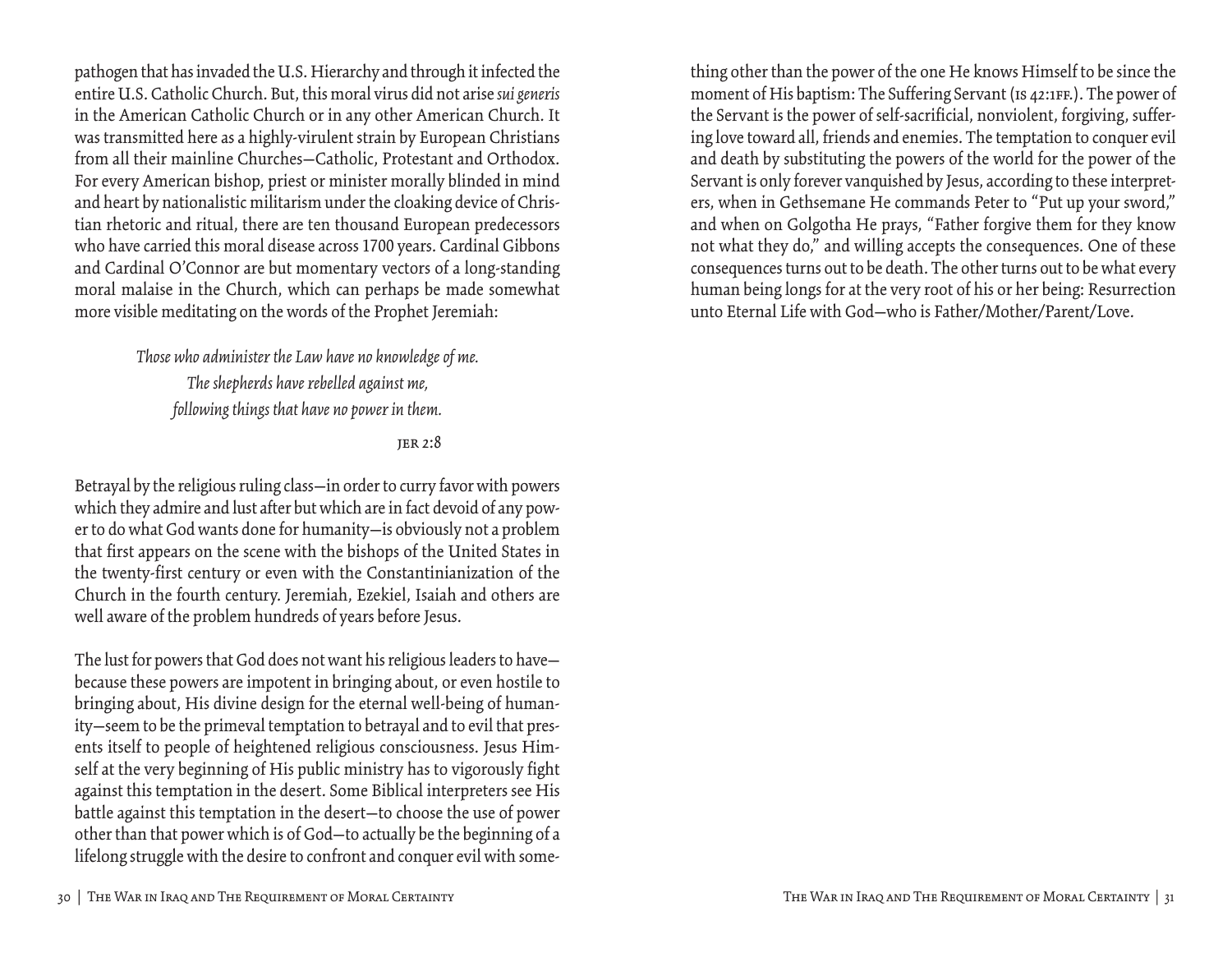#### **Appendix**



32 | The War in Iraq and The Requirement of Moral Certainty